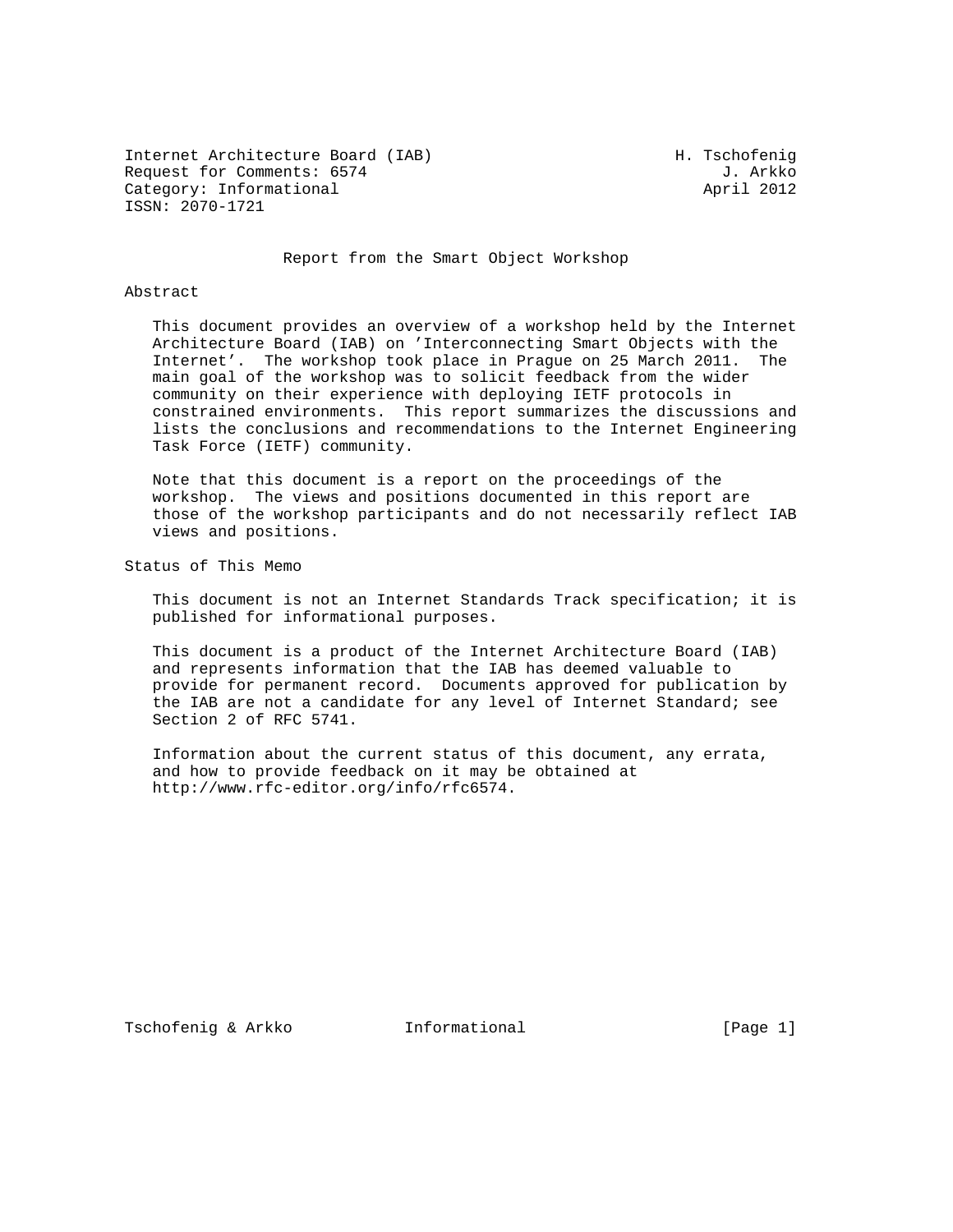Copyright Notice

 Copyright (c) 2012 IETF Trust and the persons identified as the document authors. All rights reserved.

 This document is subject to BCP 78 and the IETF Trust's Legal Provisions Relating to IETF Documents (http://trustee.ietf.org/license-info) in effect on the date of publication of this document. Please review these documents carefully, as they describe your rights and restrictions with respect to this document.

Table of Contents

| 2.<br>Constrained Nodes and Networks                  | 5 |
|-------------------------------------------------------|---|
| 3.                                                    | 6 |
|                                                       | 6 |
| One Internet vs. Islands                              | 6 |
| Domain-Specific Stacks and Profiles 8<br>3.1.2.       |   |
|                                                       |   |
| 3.2.                                                  |   |
| 3.3.                                                  |   |
|                                                       |   |
| Conclusions and Next Steps 16<br>$4$ .                |   |
| Security Considerations 19<br>5.                      |   |
| б.                                                    |   |
| Informative References 20<br>7 <sub>1</sub>           |   |
| Program Committee 25<br>Appendix A.                   |   |
| Appendix B.<br>Workshop Materials 25                  |   |
| Appendix C.<br>Accepted Position Papers 25            |   |
| Appendix D.<br>Workshop Participants 30               |   |
| Appendix E.<br>IAB Members at the Time of Approval 32 |   |
|                                                       |   |

Tschofenig & Arkko Informational [Page 2]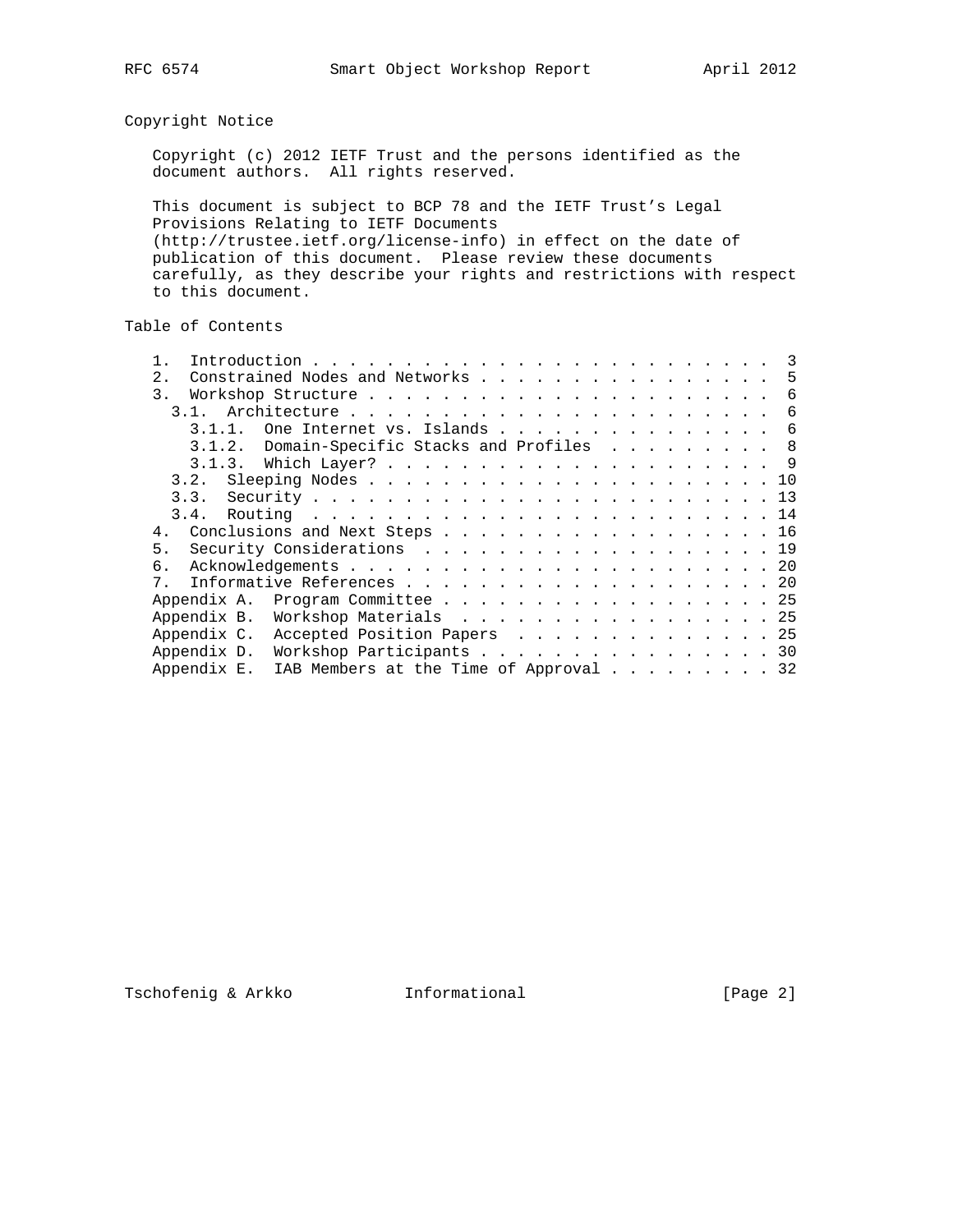# 1. Introduction

 The Internet Architecture Board (IAB) holds occasional workshops designed to consider long-term issues and strategies for the Internet and to suggest future directions for the Internet architecture. This long-term planning function of the IAB is complementary to the ongoing engineering efforts performed by working groups of the Internet Engineering Task Force (IETF), under the leadership of the Internet Engineering Steering Group (IESG) and area directorates.

 Today's Internet is experienced by users as a set of applications, such as email, instant messaging, and services on the Web. While these applications do not require users to be present at the time of service execution, in many cases they are. There are also substantial differences in performance among the various end devices, but in general end devices participating in the Internet are considered to have high performance.

 There are, however, a large number of deployed embedded devices, and there is substantial value in interconnecting them with the Internet. The term "Internet of Things" denotes a trend where a large number of devices employ communication services offered by the Internet protocols. Many of these devices are not directly operated by humans, but exist as components in buildings or vehicles, or are spread out in the environment. There is a large variation in the computing power, available memory, (electrical) power, and communications bandwidth between different types of devices.

 Many of these devices offer a range of new possibilities or provide additional value for previously unconnected devices. Some devices have been connected using proprietary communication networks in the past but are now migrating to the use of the Internet Protocol suite in order to share the same communication network between all applications and to enable rich communications services.

 Much of this development can simply run on existing Internet protocols. For instance, home entertainment and monitoring systems often offer a Web interface to the end user. In many cases the new, constrained environments can benefit from additional protocols and protocol extensions that help optimize the communications and lower the computational requirements. Examples of currently ongoing standardization efforts targeted for these environments include the Constrained RESTful Environments (CoRE), IPv6 over Low power WPAN (6LoWPAN), Routing Over Low power and Lossy networks (ROLL), and the Light-Weight Implementation Guidance (LWIG) working groups of the IETF.

Tschofenig & Arkko Informational [Page 3]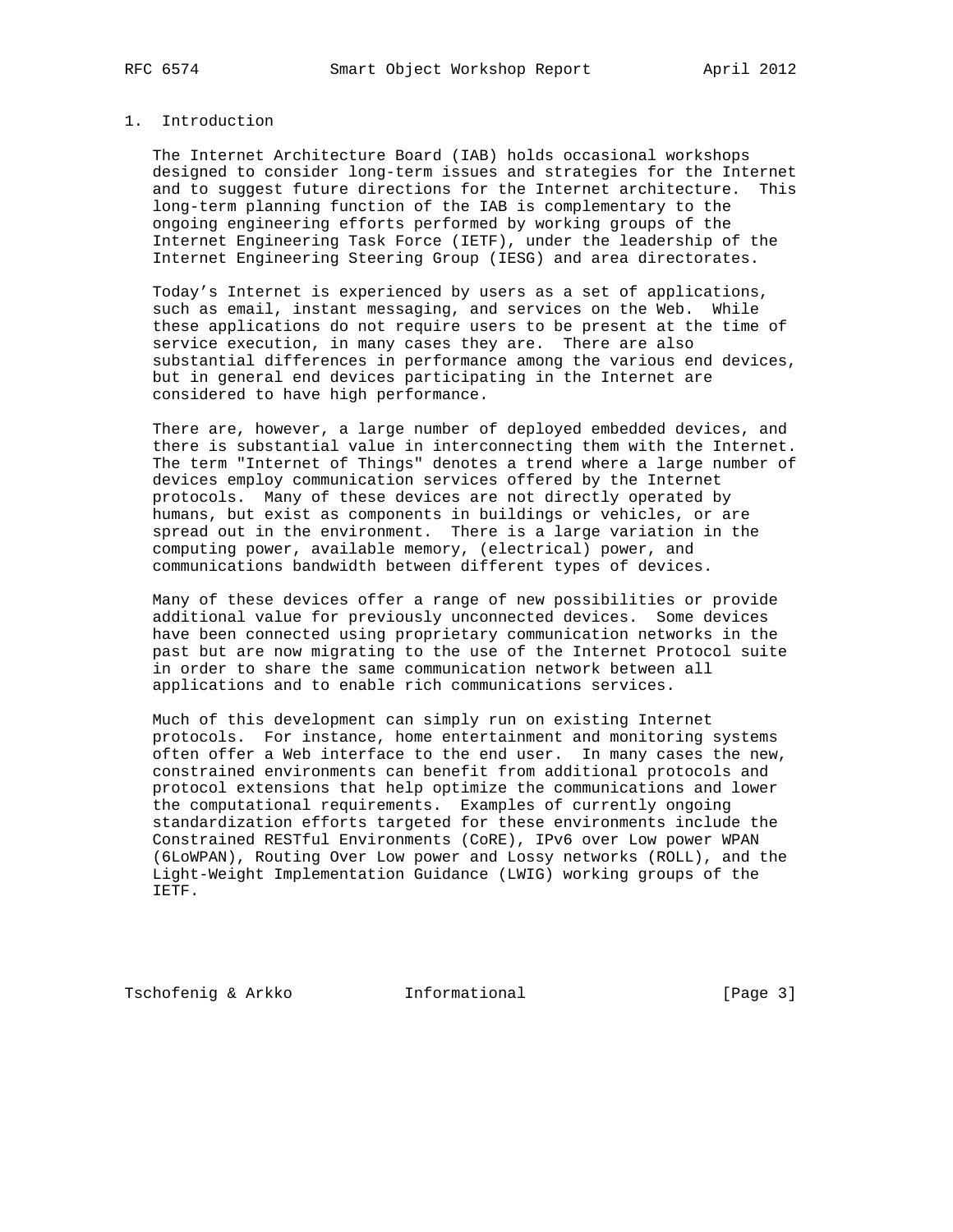This workshop explored the experiences of researchers and developers when considering the characteristics of constrained devices. Engineers know that many design considerations need to be taken into account when developing protocols and architecture. Balancing between the conflicting goals of code size, economic incentives, power consumption, usability, and security is often difficult, as illustrated by Clark et al. in "Tussle in Cyberspace: Defining Tomorrow's Internet" [Tussle].

 Participants at the workshop discussed the experience and approaches taken when designing protocols and architectures for interconnecting smart objects to the Internet. The scope of the investigations included constrained nodes as well as constrained networks.

 The call for position papers suggested investigating the area of integration with the Internet in the following categories:

- o Scalability
- o Power efficiency
- o Interworking between different technologies and network domains
- o Usability and manageability
- o Security and privacy

The goals of the workshop can be summarized as follows:

 As many deployed smart objects demonstrate, running protocols like the Internet Protocol Version 4 [RFC0791] and Version 6 [RFC2460], the User Datagram Protocol (UDP) [RFC0768], the Transmission Control Protocol (TCP) [RFC0793], the Hypertext Transfer Protocol (HTTP) [RFC2616], etc., on constrained devices is clearly possible. Still, protocol designers, system architects, and developers have to keep various limitations in mind. The organizers were interested to discuss the experience with deploying IETF protocols in different constrained environments.

 Furthermore, the organizers were seeking to identify issues either where current implementers do not yet have solutions or where researchers predict potential issues.

 The workshop served as a venue to identify problems and to discover common interests that may turn into new work or into changes in direction of already ongoing work at the IETF and or the Internet Research Task Force (IRTF).

Tschofenig & Arkko Informational [Page 4]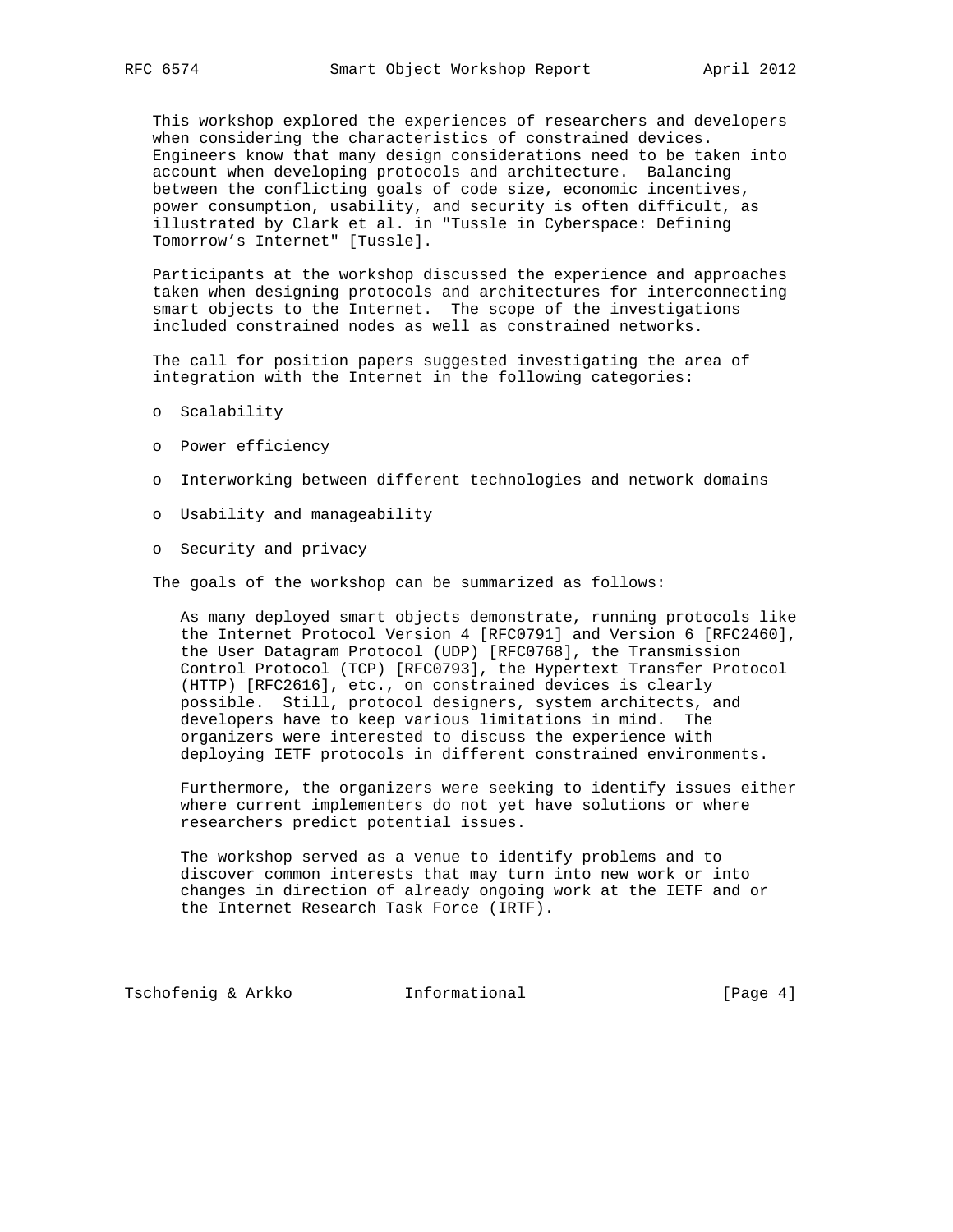# 2. Constrained Nodes and Networks

 The workshop was spurred by the increasing presence of constrained devices on the network. It is quite natural to ask how these limitations impact the design of the affected nodes. Note that not all nodes suffer from the same set of limitations.

#### Energy constraints:

 Since wireless communication can be a large portion of the power budget for wireless devices, reducing unnecessary communication can significantly increase the battery life of a low-end device. The choice of low-power radio can also significantly impact the overall energy consumption, as can sleeping periodically, when the device is not in use. In some cases, these nodes will only wake periodically to handle needed communications. This constraint is quite in contrast to the "always on" paradigm found in regular Internet hosts. Even in the case of non-battery operated devices, power is a constraint with respect to energy efficiency goals.

#### Bandwidth constraints:

 Various low-power radio networks offer only limited bandwidth, and show high packet loss as well as high link quality variability. The data transmission rates vary from 20 to 900 kilobits per second (e.g., in the case of IEEE 802.15.4). Nodes may be used in usually highly unstable radio environments. The physical-layer packet size may be limited (~100 bytes).

Memory constraints:

 The amount of volatile and persistent storage impacts the program execution and has important implications for the functionality of the protocol stack. The Arduino UNO board, for example, provides a developer with 2 KB RAM and 32 KB flash memory (without any extensions, such as microSD cards).

 A system designer also needs to consider CPU constraints, which often relate to energy constraints: a processor with lower performance consumes less energy. As described later in this document, the design of the mainboard may allow certain components to be put to sleep to further lower energy consumption. In general, embedded systems are often purpose built with only the hardware components needed for the given task, while general-purpose personal computers are less constrained with regard to their mainboard layout and typically offer a huge number of optional plug-in peripherals to be connected. A factor that also has to be taken into consideration is the intended usage environment. For example, a humidity sensor

Tschofenig & Arkko **Informational** [Page 5]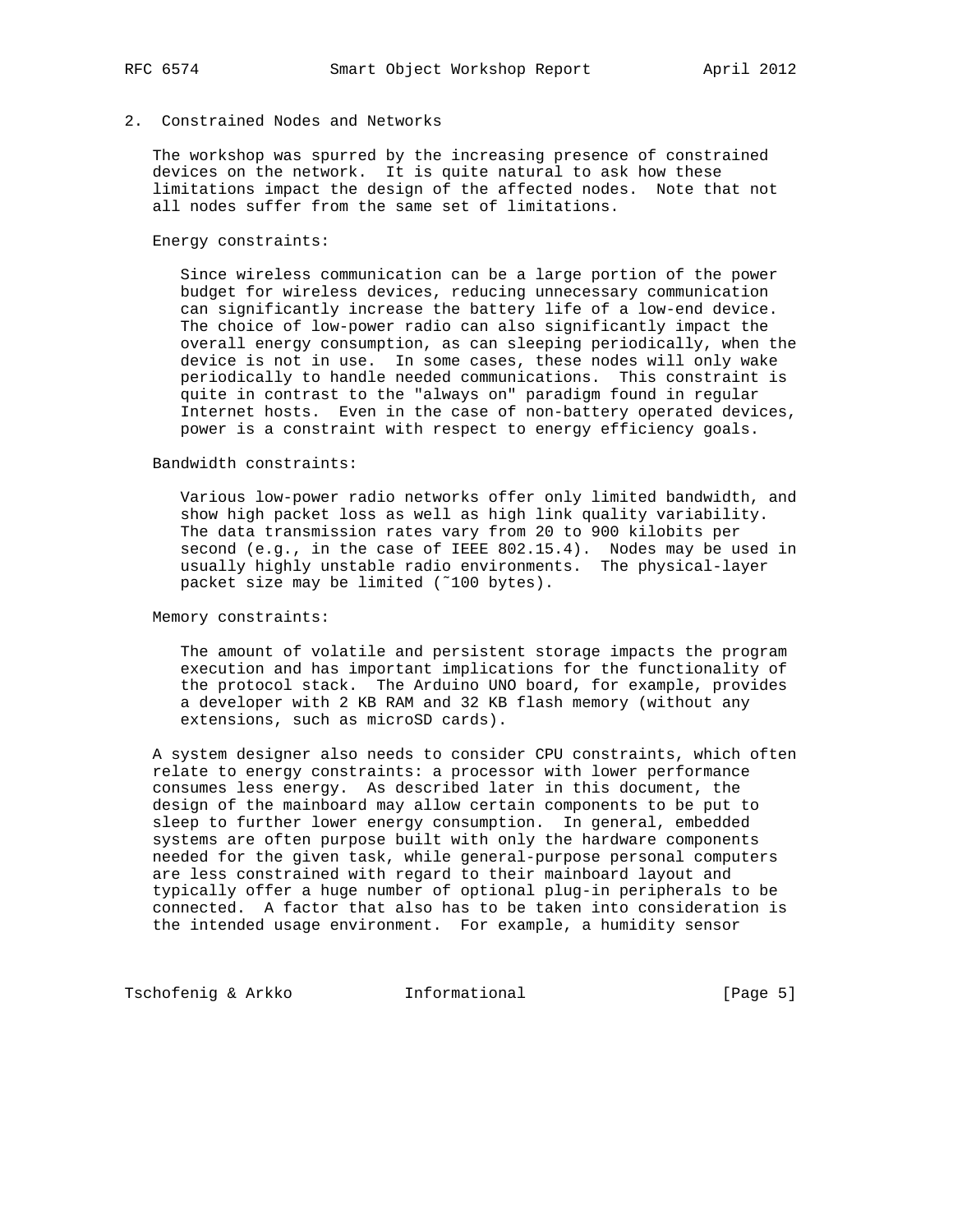deployed outside a building may need to deal with temperatures from -50 degrees C to +85 degrees C. There are often physical size limitations for smart objects. While traditional mainboards are rather large, such as the Advanced Technology eXtended (ATX) design with a board size of 305 x 244 mm available in many PCs or the mini- ITX design typically found in home theater PCs with 170 x 170 mm, mainboard layouts for embedded systems are typically much smaller, such as the CoreExpress layout with 58 x 65 mm, or even smaller. In addition to the plain mainboard, additional sensors, peripherals, a power adapter/battery, and a case have to be taken into consideration. Finally, there are cost restrictions as well.

 The situation becomes more challenging when not only the hosts are constrained but also the network nodes themselves.

 While there are constantly improvements being made, Moore's law tends to be less effective in the embedded system space than in personal computing devices: gains made available by increases in transistor count and density are more likely to be invested in reductions of cost and power requirements than into continual increases in computing power.

# 3. Workshop Structure

 With the ongoing work on connecting smart objects to the Internet, there are many challenges the workshop participants raised in more than 70 accepted position papers. With a single workshop day, discussions had to be focused, and priority was given to those topics that had been raised by many authors. A summary of the identified issues are captured in the subsections below.

# 3.1. Architecture

 A number of architectural questions were brought up in the workshop. This is natural, as the architectural choices affect the required technical solutions and the need for standards. At this workshop, questions regarding the separation of traffic, the need for profiling for application-specific domains, the demand for data-model-specific standardization, as well as the design choices regarding the layer at which functionality should be put were discussed and are briefly summarized below.

# 3.1.1. One Internet vs. Islands

 Devices that used to be in proprietary or application-specific networks are today migrating to IP networks. There is, however, the question of whether these smart objects are now on the same IP network as any other application. Controlled applications, like the

Tschofenig & Arkko **Informational** [Page 6]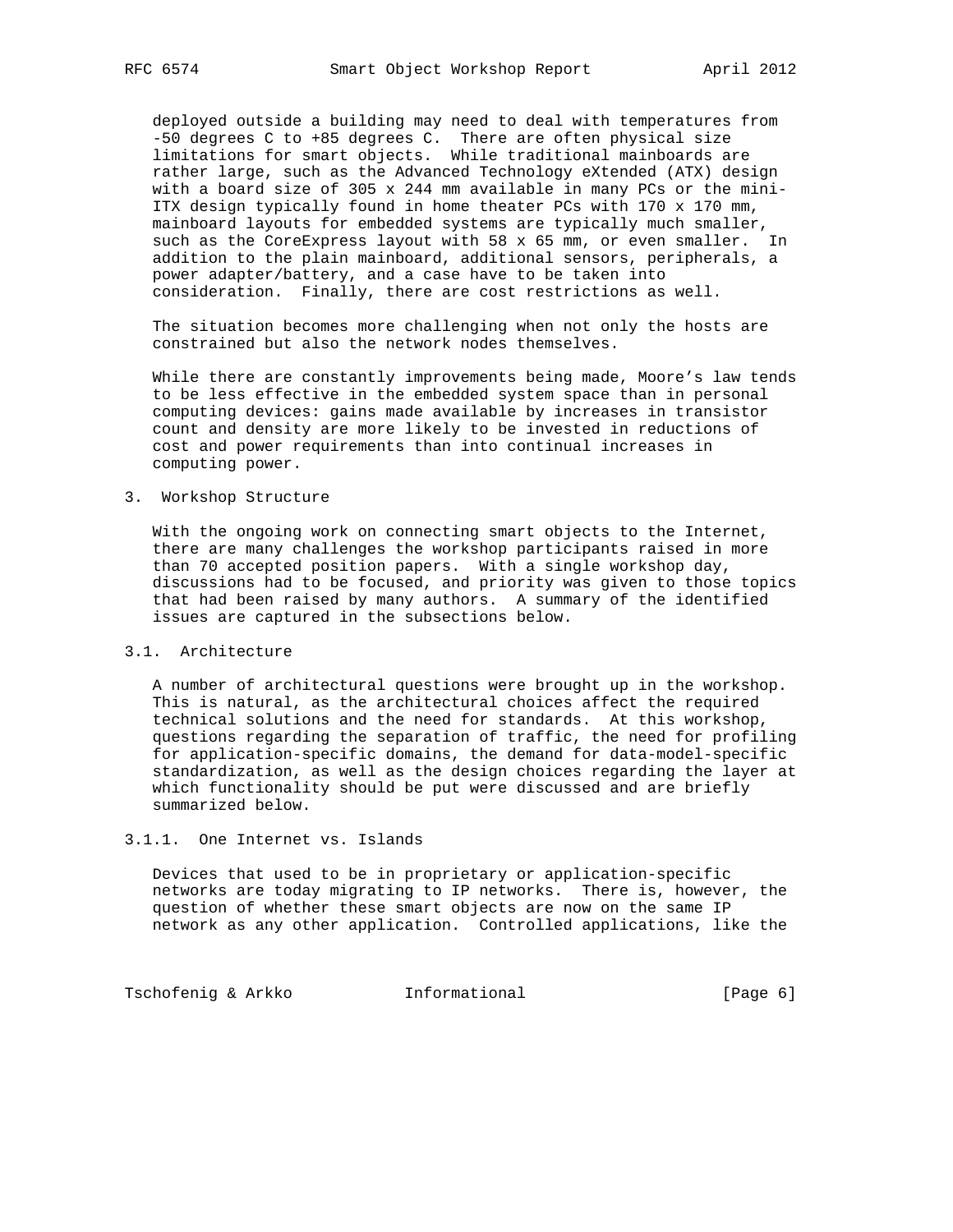fountains in front of the Bellagio hotel in Las Vegas that are operated as a distributed control system [Dolin], probably are not exchanging their control messages over the same network that is also used by hotel guests for their Internet traffic. The same had been argued for smart grids, which are described as follows in [SmartGrid]:

 A smart grid is a digitally enabled electrical grid that gathers, distributes, and acts on information about the behavior of all participants (suppliers and consumers) in order to improve the efficiency, reliability, economics, and sustainability of electricity services.

 The question that was raised during the workshop is, therefore, in what sense are we talking about one Internet or about using IP technology for a separate, "walled garden" network that is independent of the Internet?

 Cullen Jennings compared the current state of smart object deployment with the evolution of Voice over IP (VoIP): "Initially, many vendors recommended to run VoIP over a separate VLAN or a separate infrastructure. Nobody could imagine how to make the type of real time guarantees, how to debug it, and how to get it to work because the Internet is not ideally suited for making any types of guarantees for real-time systems. As time went on, people got better at making voice work across that type of IP network. They suddenly noticed that having voice running on a separate virtual network than their other applications was a disaster. They couldn't decide if a PC was running a softphone and whether it went on a voice or a data network. At that point, people realized that they needed a converged network and all moved to one. I wouldn't be surprised to see the same happen here. Initially, we will see very separated networks. Then, those will be running over the same hardware to take advantage of the cost benefits of not having to deploy multiple sets of wires around buildings. Over time, there will be strong needs to directly communicate with each other. We need to be designing the system for the long run. Assume everything will end up on the same network even if you initially plan to run it in separate networks."

 It is clearly possible to let sensors in a building communicate through the wireless access points and through the same infrastructure used for Internet access, if you want to. Those who want separation at the physical layer can do so as well. What is important is to make sure that these different deployment philosophies do not force loss of interoperability.

Tschofenig & Arkko Informational [Page 7]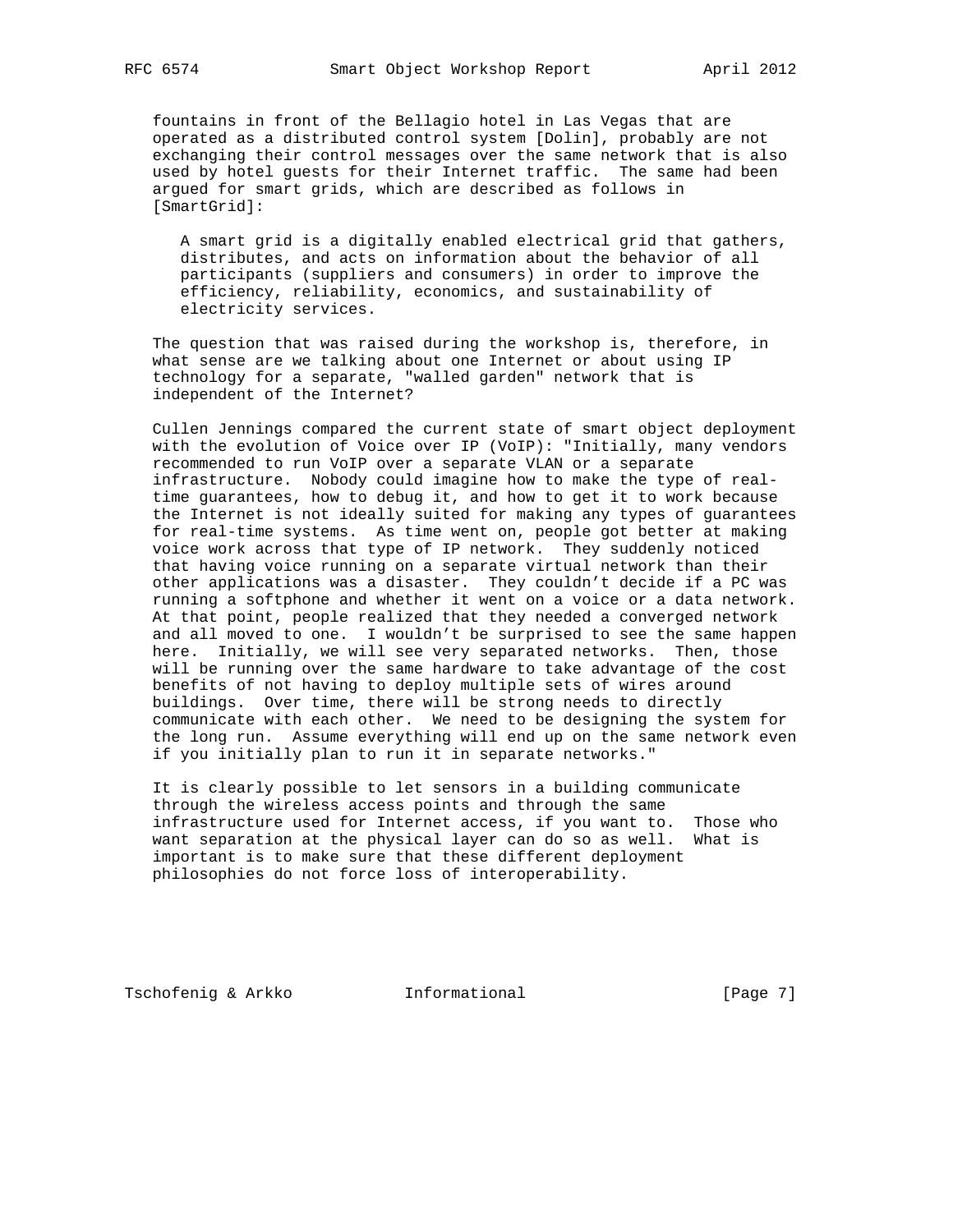The level of interoperability that IP accomplished fostered innovation at the application layer. Ralph Droms reinforced this message by saying: "Bright people will take a phone, build an application and connect it, with the appropriate security controls in place, to the things in my house in ways we have never thought about before. Otherwise, we are just building another telephone network."

# 3.1.2. Domain-Specific Stacks and Profiles

 Imagine a building network scenario where a new light bulb is installed that should, out of the box without further configuration, interoperate with the already present light switch from a different vendor in the room. For many, this is the desired level of interoperability in the area of smart object design. To accomplish this level of interoperability, it is not sufficient to provide interoperability only at the network layer. Even running the same transport protocol and application-layer protocol (e.g., HTTP) is insufficient since both devices need to understand the semantics of the payloads for "Turn the light on" as well.

 Standardizing the entire protocol stack for this specific "light switch / light bulb" scenario is possible. A possible stack would, for example, use IPv6 with a specific address configuration mechanism (such as stateless address autoconfiguration), a network access authentication security mechanism such as Protocol for carrying Authentication for Network Access (PANA) [RFC5191], a service discovery mechanism (e.g., multicast DNS with DNS-Based Service Discovery [DNS-SD]), an application-layer protocol, for example, Constrained Application Protocol (CoAP) [CoAP] (which uses UDP), and the syntax and semantic for the light on/off functionality.

 As this list shows, there is already some amount of protocol functionality that has to be agreed on by various stakeholders to make this scenario work seamlessly. As we approach more complex protocol interactions, the functionality quickly becomes more complex: IPv4 and IPv6 on the network layer, various options at the transport layer (such as UDP, TCP, the Stream Control Transmission Protocol (SCTP) [RFC4960], and the Datagram Congestion Control Protocol (DCCP) [RFC4340]), and there are plenty of choices at the application layer with respect to communication protocols, data formats and data models. Different requirements have led to the development of a variety of communication protocols: client-server protocols in the style of the original HTTP, publish-subscribe protocols (like the Session Initiation Protocol (SIP) [RFC3261] or Extensible Messaging and Presence Protocol (XMPP) [RFC6121]), and store-and-forward messaging (borrowed from the delay tolerant

Tschofenig & Arkko Informational [Page 8]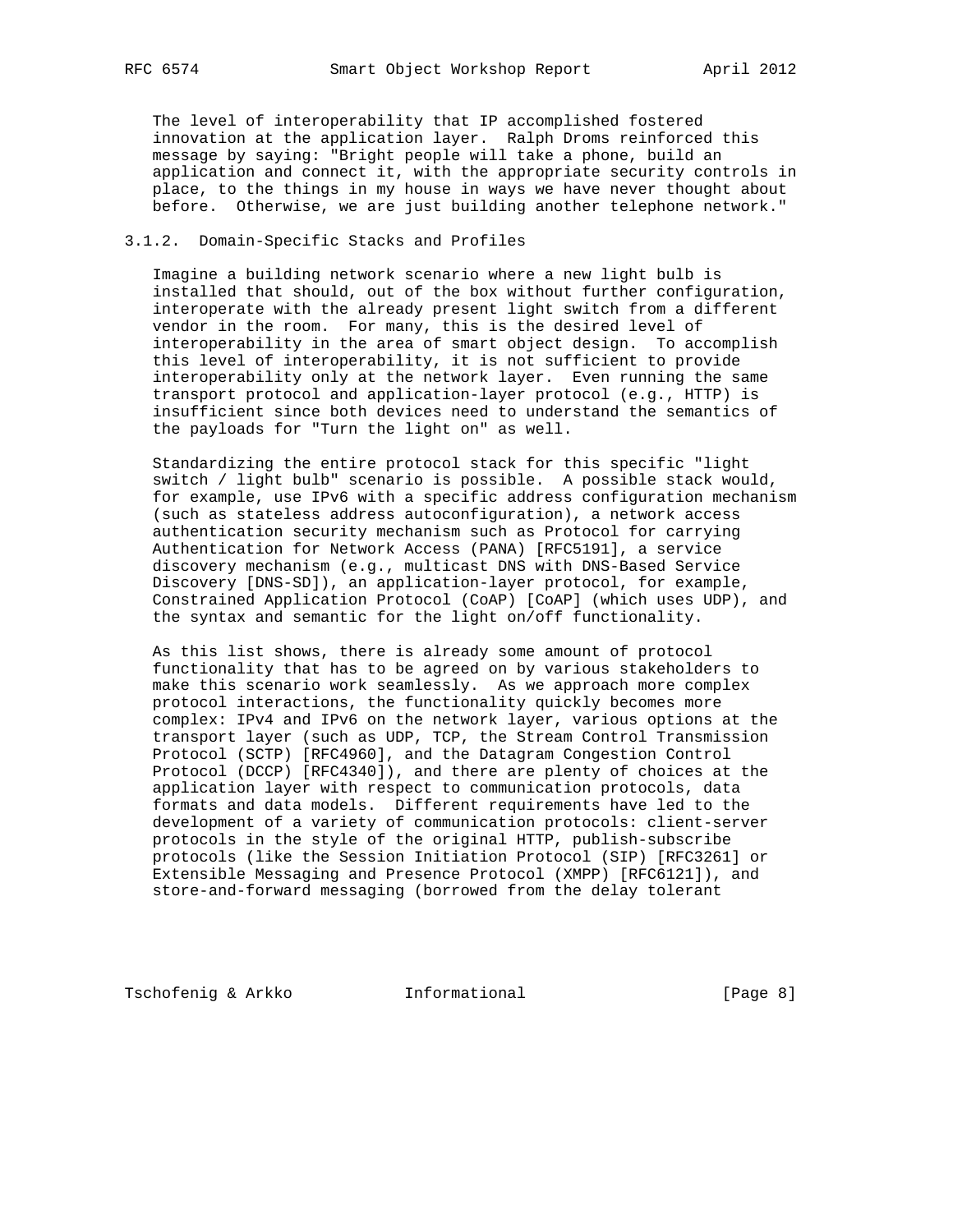networking community). Along with the different application-layer communication protocols come various identity and security mechanisms.

 With the smart object constraints, it feels natural to develop these stacks since each application domain (e.g., healthcare, smart grids, building networking) will have their unique requirements and their own community involved in the design process. How likely are these profiles going to be the right match for the future, specifically for the new innovations that will come? How many of these stacks are we going to have? Will the differences in the profiles purely be the result of different requirements coming from the individual application domains or will these mismatches reflect the spirit, understanding, and preferences of the community designing them? How many stacks will multipurpose devices have to implement?

 Standardizing profiles independently for each application is not the only option. Another option is to let many different applications utilize a common foundation, i.e., a protocol stack that is implemented and utilized by every device. This, however, requires various application domains to be analyzed for their common characteristics and to identify requirements that are common across all of them. The level of difficulty for finding an agreement of how such a foundation stack should look depends on how many layers it covers and how lightweight it has to be.

 From the discussions at the workshop, it was clear that the available options are not ideal and further discussions are needed.

# 3.1.3. Which Layer?

 The end-to-end principle states that functionality should be put into the end points instead of into the networks. An additional recommendation, which is equally important, is to put functionality higher up in the protocol stack. While it is useful to make common functionality available as building blocks to higher layers, the wide range of requirements by different applications led to a model where lower layers provide only very basic functionality and more sophisticated features were made available by various applications. Still, there has been the desire to put application-layer functionality into the lower layers of the networking stack. A common belief is that performance benefits can be gained if functionality is placed at the lower layers of the protocol stack. This new functionality may be offered in the form of a gateway, which bridges different communication technologies, acts on behalf of other nodes, and offers more generic functionality (such as name-based routing and caching).

Tschofenig & Arkko Informational [Page 9]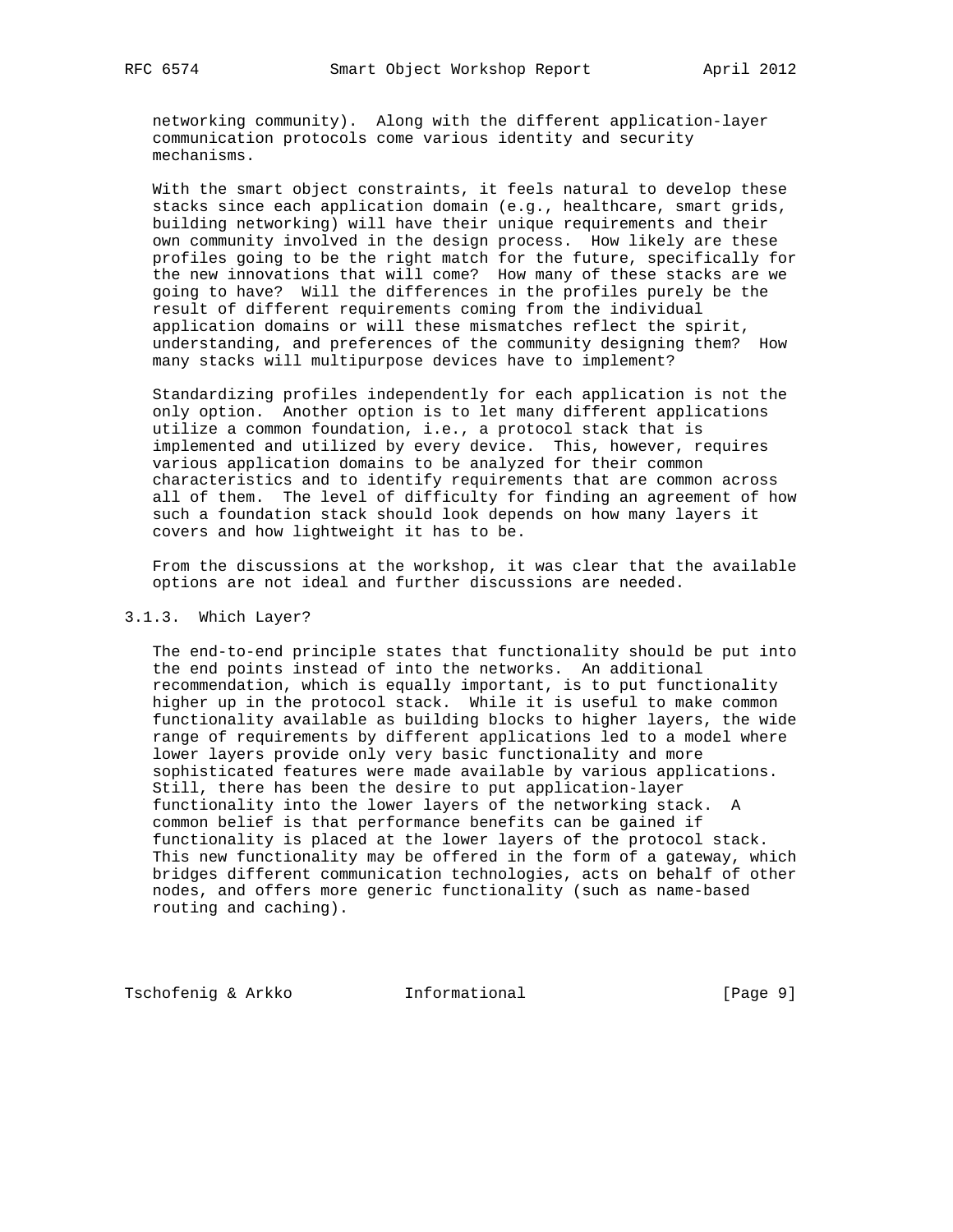Two examples of functionality offered at the network layer and discussed during the workshops were location and name-based routing:

### Location:

 The notion of location gives each network node the understanding of proximity (e.g., 'I am a light bulb and in the same room as the light switch.'). Today, a router may provide information as to whether other nodes belong to the same subnet or they may provide location information (for example, in the form of GPS-based coordinates). However, providing a sense of the specific environment (e.g., a room, building, campus, etc.) is not possible without manual configuration. While it has been a desirable feature for many ubiquitous computing applications to know this type of information and to use it for richer application-layer interactions, widespread deployment has not happened yet.

### Name-Based Routing:

 With the work on recent "clean slate" architecture proposals, such as named data networking, flexible naming concepts are being researched to allow application developers to express their application-layer concepts in a way that they can be used natively by the underlying networking stack without translation. For example, Jeff Burke provided the example of his work in a theater with a distributed control system of technical equipment (such as projectors, dimmers, and light systems). Application developers name their equipment with human-readable identifiers, which may change after the end of a rehearsal, and address them using these names. These naming concepts based on variable-length strings raise questions regarding scalability.

 The workshop participants were not able to come to an agreement about what functionality should be moved from the application layer to the network layer.

# 3.2. Sleeping Nodes

 One limitation of smart objects is their available energy. To extend battery life, for example, of a watch battery or single AAA battery for months, these low-power devices have to sleep 99% to 99.5% of their time. For example, a light sensor may only wake up to check whether it is nighttime to turn on light bulbs. Most parts of the system, particularly communication components, are put into a sleeping state (e.g., WLAN radio interface) and selected components,

Tschofenig & Arkko **Informational** [Page 10]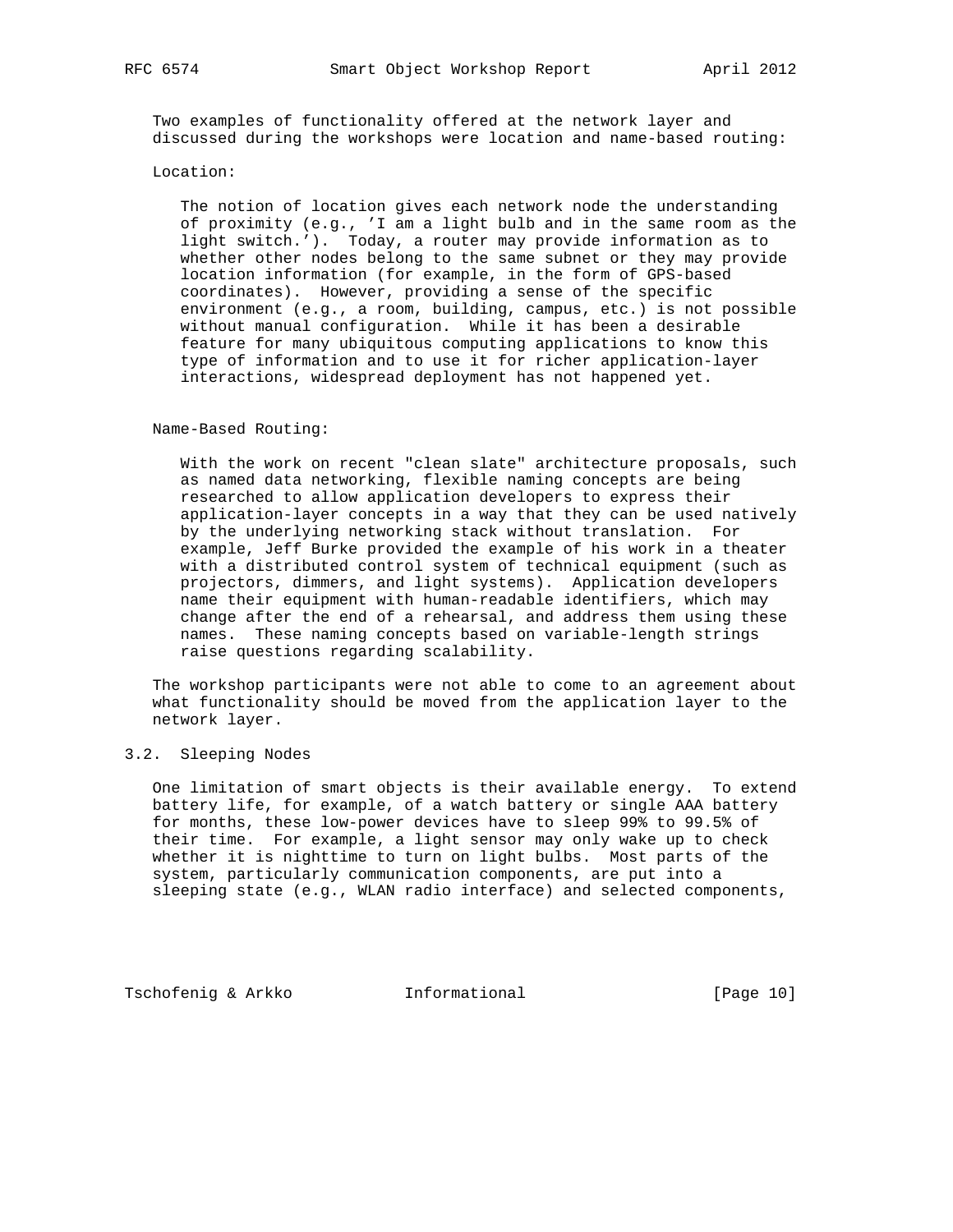such as sensors, periodically check for relevant events and, if necessary, turn on other hardware modules. Every bit is precious, as is every round trip and every millisecond of radio activity.

 Many IETF protocols are implicitly designed to be always on, i.e., the protocol implementation waits for and reacts to incoming messages, and may maintain session state (at various layers of the stack). These protocols work well when energy consumption is not a concern and when receiving and sending messages happen at a low cost. It should be understood that energy is consumed both in transmitting messages (and often more importantly) in keeping the receiver awake. Allowing devices to sleep most of the time preserves energy but creates challenges for protocol designs.

 The inherent issue encountered by a stationary node resuming from sleep is that another node may have chosen the same address while the node was asleep. A number of steps have to be taken before sending a packet. A new address may have to be obtained, for example using the Dynamic Host Configuration Protocol (DHCP) or stateless address autoconfiguration. Optionally, Detecting Network Attachment (DNA) procedures (see [RFC4436] and [RFC6059]) can be used to shorten the setup time by noticing that the node is using the same default gateway.

 The issue with a mobile node that is sleeping is that the node may have been moved to another network (e.g., a sleeping laptop being transported to a new environment) where on resumption it may discover that its address has become invalid.

 The following design considerations should be taken into account when energy efficiency is a concern:

1. Rethink the Always-On Assumption

 When designing a protocol that assumes that the nodes are always on, alternatives need to be considered. This could involve eliminating functionality (e.g., not implementing DNA or duplicate address detection) or considering the use of a sleep proxy. While sleep proxies (e.g., proxZzzy(TM) [proxZzzy]) enable periodic messages to be sent on behalf of sleeping nodes, this approach assumes that energy management constraints do not apply to the sleep proxy, which may not always be the case (e.g., if the entire network is deployed in the field without access to power). Yet another option is for devices to explicitly communicate sleep cycles so that they can only check for messages periodically (be it measured in milliseconds, seconds, or hours).

Tschofenig & Arkko **Informational** [Page 11]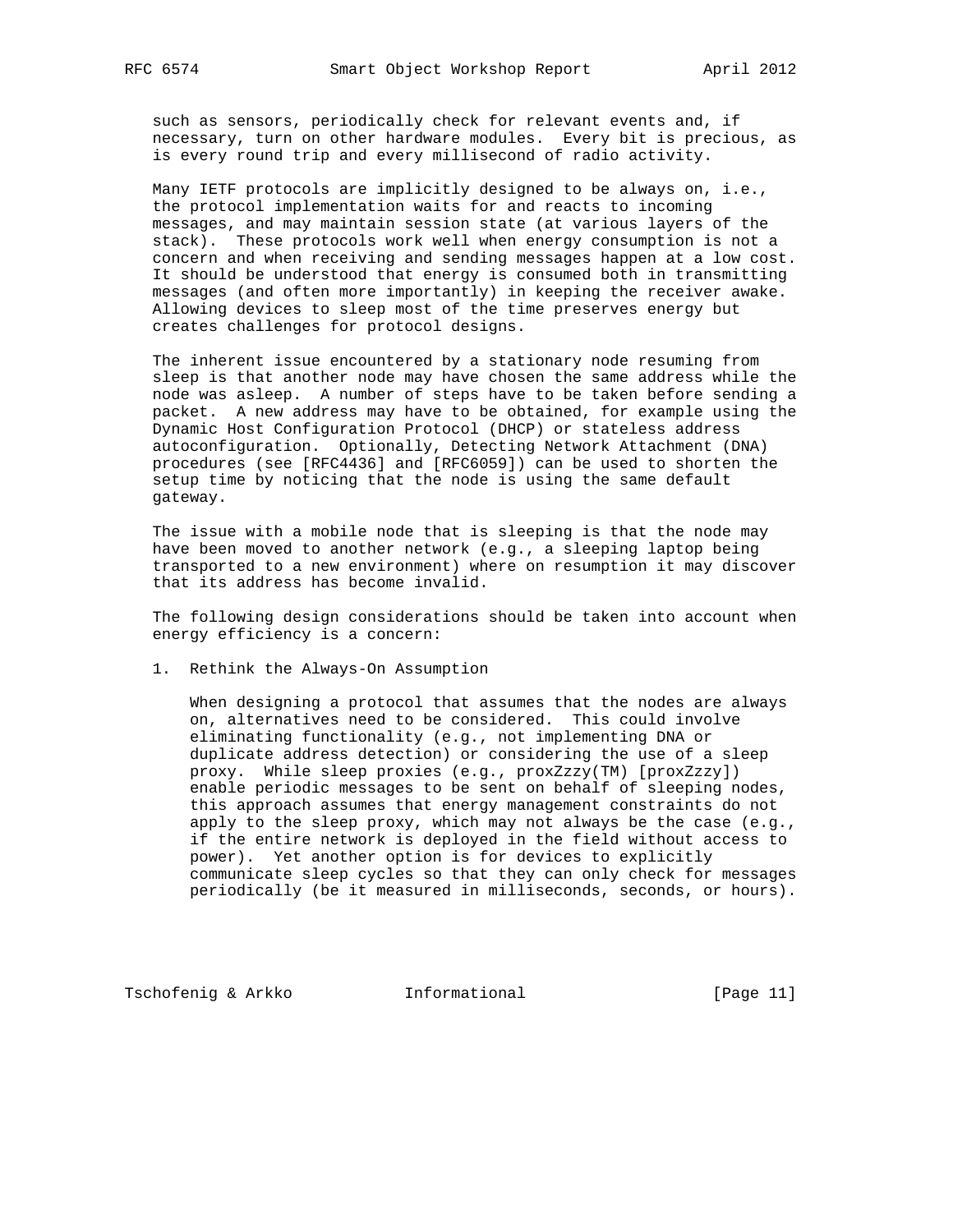This is the approach taken in IEEE 802.11, which supports multiple energy conservation mechanisms designed to enable a station to spend a large fraction of the time sleeping.

2. Reduce Network Attachment Costs

 As noted above, the procedures for obtaining an address and assuring its uniqueness can be costly. In a network where nodes spend a large fraction of the time sleeping, but are not necessarily mobile, are all of these procedures really necessary?

 Can we find ways to reduce the number of protocol interactions without sacrificing correctness? The main focus of past investigations has been on IPv6 and ND, but other protocols do also deserve a deeper investigation, such as DNS and DHCP.

3. Avoid Verbose Protocols

 Protocols involving multiple roundtrips and/or lengthy messages with verbose encodings (e.g., XML) are not always well-suited for constrained environments. Low-power nodes utilizing verbose protocols have to use more energy in sending messages and have to stay powered on for a longer period of time as they wait for the multi-roundtrip protocol exchanges to complete.

 The best way to address these problems is to ensure that the simplest possible protocol exchanges are used when the protocols in question are designed. In some cases, alternative encoding formats and compression may also help.

4. Think about System-Wide Efficiency

 While energy efficiency is critical for low-power devices running on batteries, it is also beneficial for other devices as well, including notebook computers, desktop computers, and smartphones. However, if the goal is energy efficiency as opposed to battery life extension for low-power devices, then it is important to consider the total energy consumption of all the elements of the system.

 For example, consider energy consumption in a home environment. In these scenarios it is important to evaluate the energy usage of the entire system. A light bulb utilizing Internet technology described in this document may use less power but there is also the device that controls the bulb that may consume a lot of energy. If the goal is to reduce overall energy usage, then it is important to consider these two devices (and potentially many others) together.

Tschofenig & Arkko **Informational** [Page 12]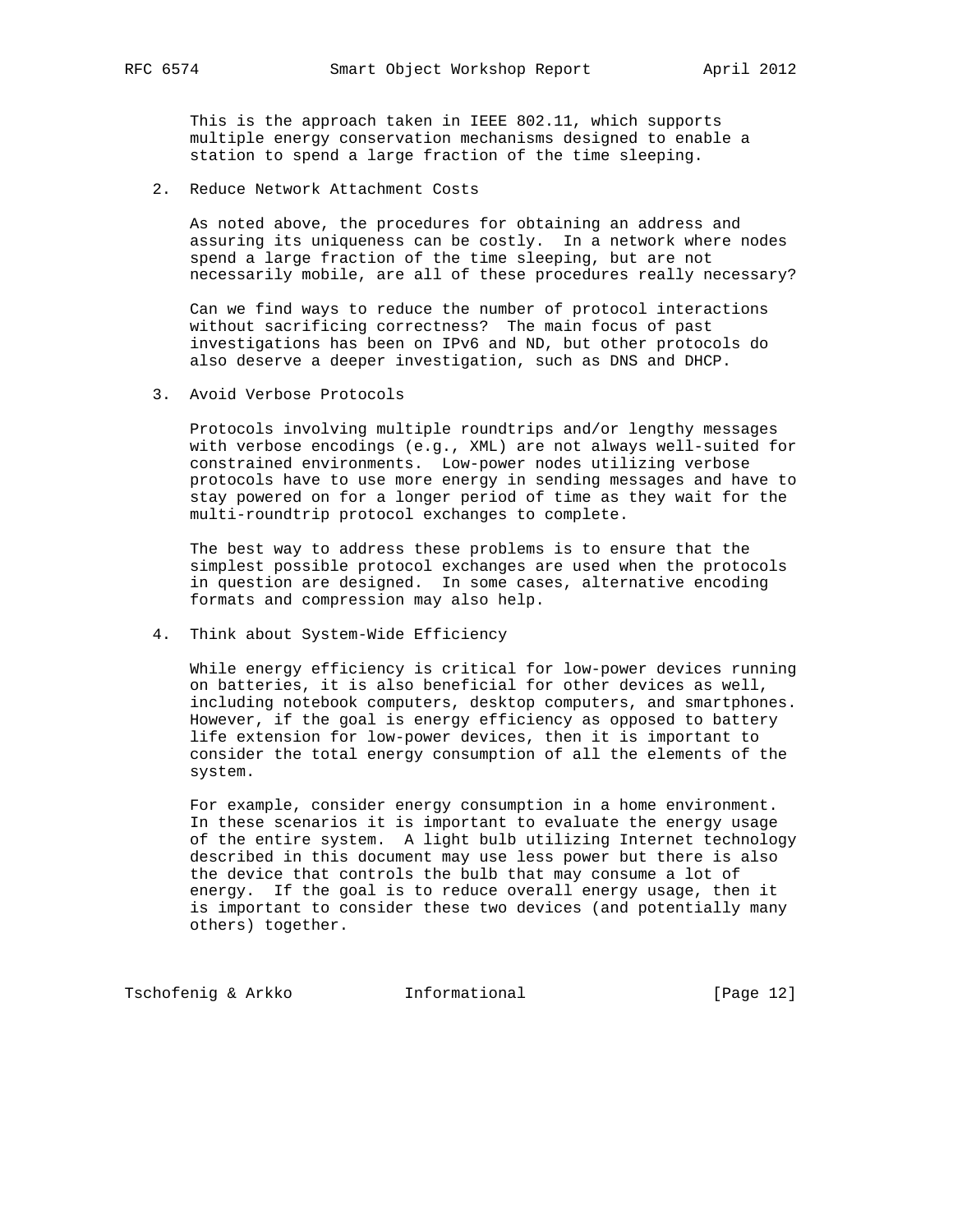# 3.3. Security

 In the development of smart object applications, as with any other protocol application solution, security has to be considered early in the design process. As such, the recommendations currently provided to IETF protocol architects, such as RFC 3552 [RFC3552] and RFC 4101 [RFC4101], apply also to the smart object space.

 While there are additional constraints, as described in Section 2, security has to be a mandatory part of the solution. The hope is that this will lead to implementations that provide security features, deployments that utilize them, and finally use of better security mechanisms. It is important to point out that the lack of direct user interaction will place hard requirements on deployment models, configuration mechanisms, and software upgrade / crypto-agility mechanisms.

 Since many of the security mechanisms allow for customization, particularly with regard to the cryptographic primitives utilized, many believe that IETF security solutions are usable without modifications in a large part of the smart object domain. Others call for new work on cryptographic primitives that make use of a single primitive (such as the Advanced Encryption Standard (AES) [AES]) as a building block for all cryptographic functions. The benefit would be a smaller footprint of the overall solution, specifically with respect to hardware limitations (e.g., the hardware architecture of certain embedded devices prevents pipelining from being used). In the excitement for new work on optimizations of cryptographic primitives, other factors have to be taken into consideration that influence successful deployment, such as widespread support in libraries, as well as intellectual property rights (IPR). As an example of the latter aspect, the struggle of Elliptic Curve Cryptography (ECC)-based cryptographic algorithms [ECC] to find deployment can partially be attributed to its IPR situation. The reuse of libraries providing cryptographic functions is clearly an important way to use available memory resources in a more efficient way. To deal with the performance and footprint concerns, investigations into offloading certain resource-hungry functions to parties that possess more cryptographic power have been considered. For example, the ability to delegate certificate validation to servers has been standardized in the IETF before, for the support of the Online Certificate Status Protocol (OCSP) in the Internet Key Exchange protocol version 2 (IKEv2) and in Transport Layer Security (TLS); see [RFC4806] and [RFC5246], respectively.

 Focusing only on the cryptographic primitives would be shortsighted; many would argue that this is the easy part of a smart object security solution. Key management and credential enrollment,

Tschofenig & Arkko **Informational** [Page 13]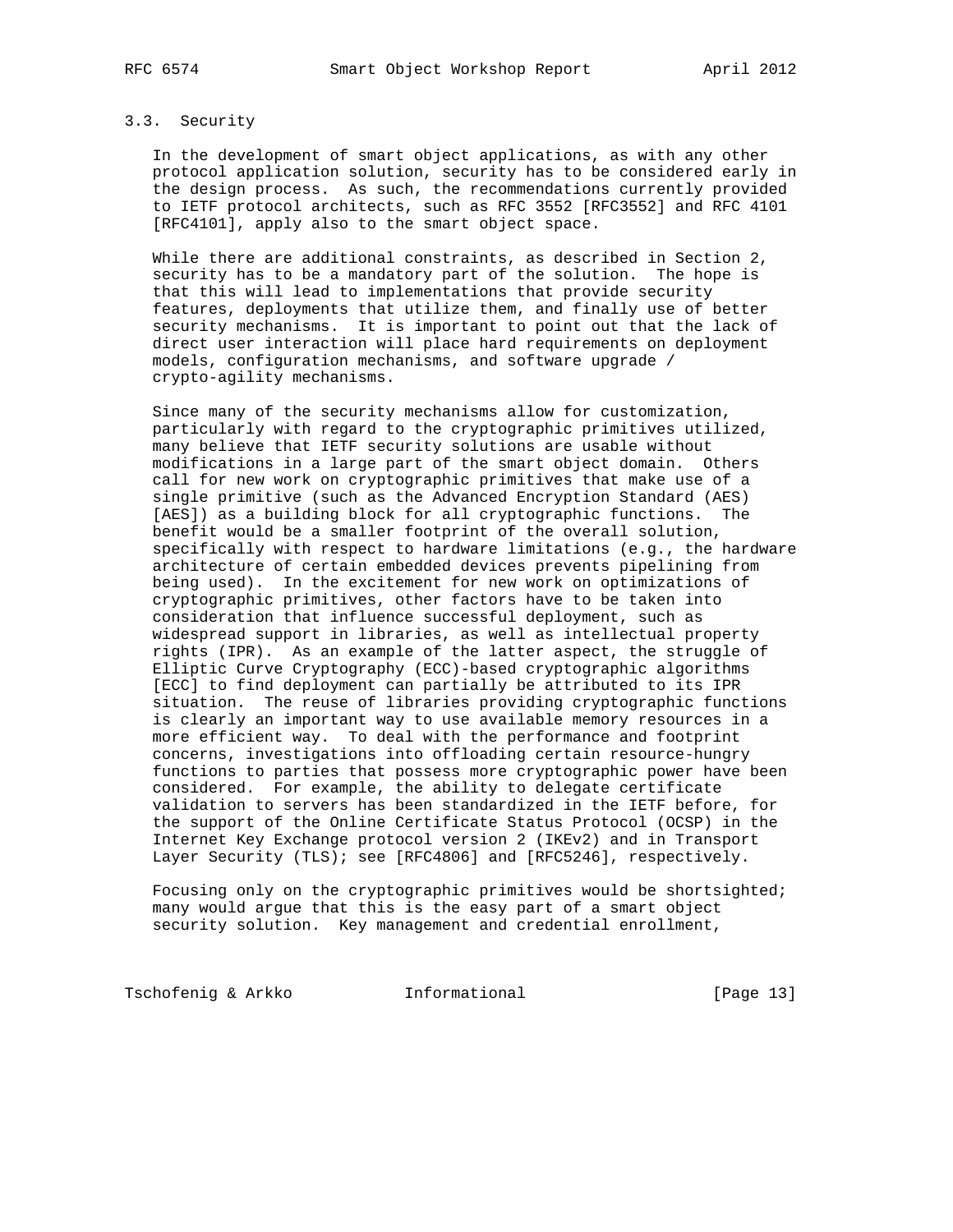however, are considered a big challenge by many, particularly when usability requirements have to be taken into account. Another group of challenges concern privacy; with smart grids, for example, some have voiced concerns regarding the ability of third parties to keep track of an individual's energy consumption (and draw associated conclusions). As another example, it is easy to see how a scale that is connected to the Internet for uploading weight information to a social network could lead to privacy concerns. While security mechanisms that are used to offer protection of the communication between different parties also provide a certain degree of privacy protection, they are clearly not enough to address all concerns. Even with the best communication security and access control mechanisms in place, one still needs additional safeguards against the concerns mentioned in the examples.

 While better deployment of security protocols on the entire Internet would be very desirable, practical considerations regarding usability and the incentives of the stakeholders involved have often lead to slower adoption.

# 3.4. Routing

 A smart object network environment may also employ routers under similar constraints as the end devices. Currently two approaches to routing in these low-power and lossy networks are under consideration -- namely, mesh-under and route-over. The so-called "mesh-under" approach places routing functions at the link layer, and consequently all devices appear as immediate neighbors at the network layer. With the "route-over" approach, routing is done in the IP layer and not at all in the link layer. Each physical hop appears as a single IP hop (ignoring devices that just extend the physical range of signaling, such as repeaters). Routing in this context means running a routing protocol. The IPv6 Routing Protocol for Low-power and Lossy Networks (RPL) [RPL], for example, belongs to the route-over category.

 From an architectural point of view there are several questions that arise from where routing is provided, for example:

 o Protocols often assume that link characteristics are predictable when communicating with any device attached to the same link. Latency, throughput, and reliability may vary considerably between different devices that are multiple link-layer hops away. What timeout should be used? What happens if a device is unreachable? In case of default router selection, two advertised routers may be a different number of hops away. Should a device have visibility into the path to make a decision, and what path characteristics would be useful to have?

Tschofenig & Arkko **Informational** [Page 14]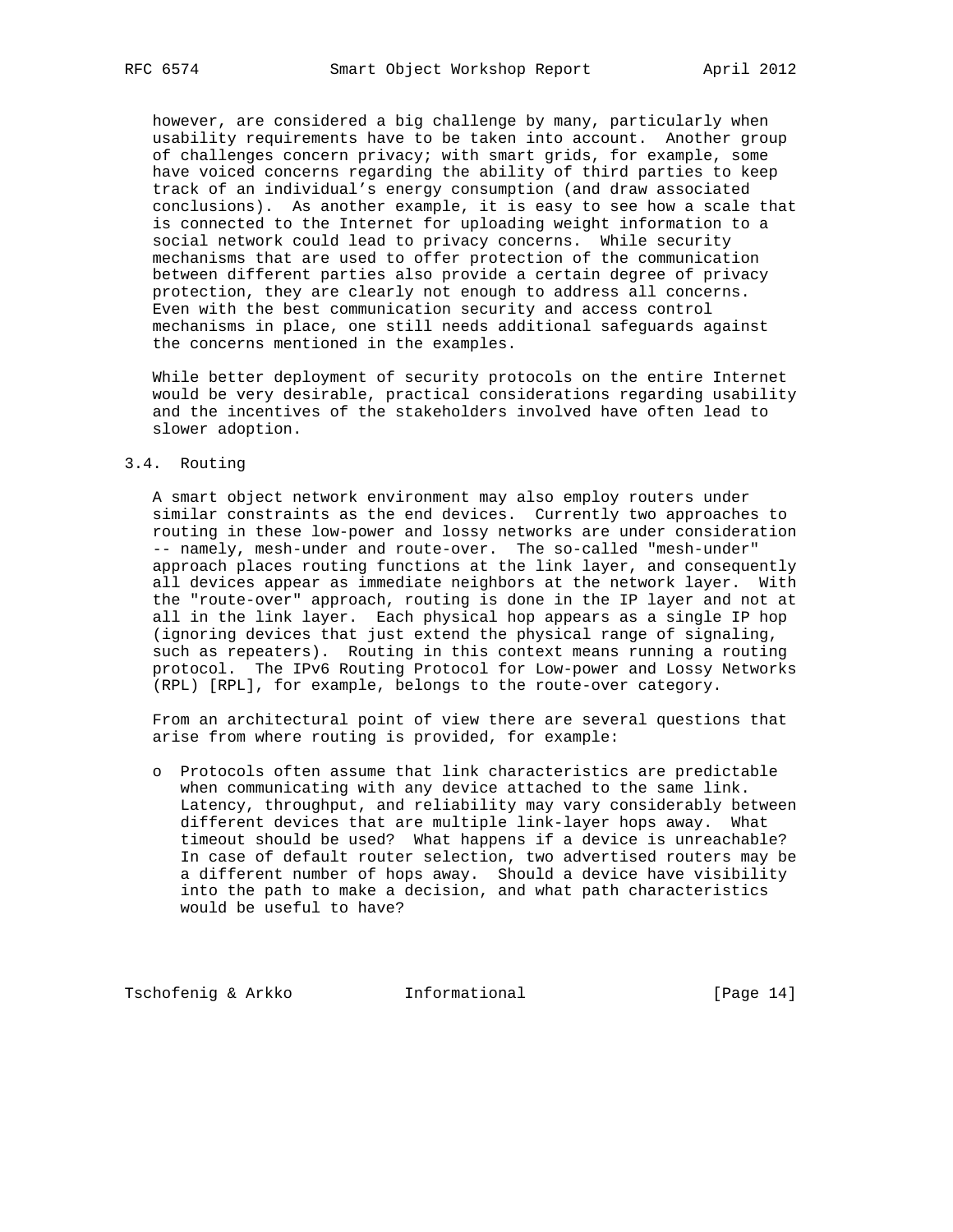- o Scoped message delivery to a neighboring IP hop (via link-local addressing) allows certain types of IP protocols to communicate with their immediate neighbors and to therefore scope their recipients. A link-local multicast message will be received by all nodes in the same IP link-local realm unless some special optimizations are provided by the link layer.
- o When path computations are done at the link layer as well as on the network layer, then what coordination needs to take place?

 When multiple different link-layer technologies are involved in a network design, routing at layer 3 has to be provided in any case. [IoT-ARCH] talks about these tradeoffs between route-over and mesh under in detail. Furthermore, those who decide about the deployment have to determine how to connect smart objects to the Internet infrastructure, and a number of wired and wireless technologies may be suitable for a specific deployment. Depending on the chosen technologies the above-mentioned mesh-under vs. route-over approach will have to be decided, and further decisions will have to be made about the choice of a specific routing protocol.

 In 2008, the IETF formed the Routing Over Low power and Lossy networks (ROLL) working group to specify a routing solution for smart object environments. During its first year of existence, the working group studied routing requirements in detail (see [RFC5867], [RFC5826], [RFC5673], and [RFC5548]), and it worked on a protocol survey comparing a number of existing routing protocols, including Ad hoc On-Demand Distance Vector (AODV)-style protocols [RFC3561], against the identified requirements. The protocol survey [PROT-SURVEY] was inconclusive and abandoned without giving rise to publication of an RFC.

 The ROLL WG concluded that a new routing protocol satisfying the documented requirements has to be developed and the work on RPL was started as the IETF routing protocol for smart object networks. Nevertheless, controversial discussions at the workshop about which routing protocols is best in a given environment are still ongoing. Thomas Clausen, for example, argued for using an AODV-like routing protocol in [Clausen].

Tschofenig & Arkko Informational [Page 15]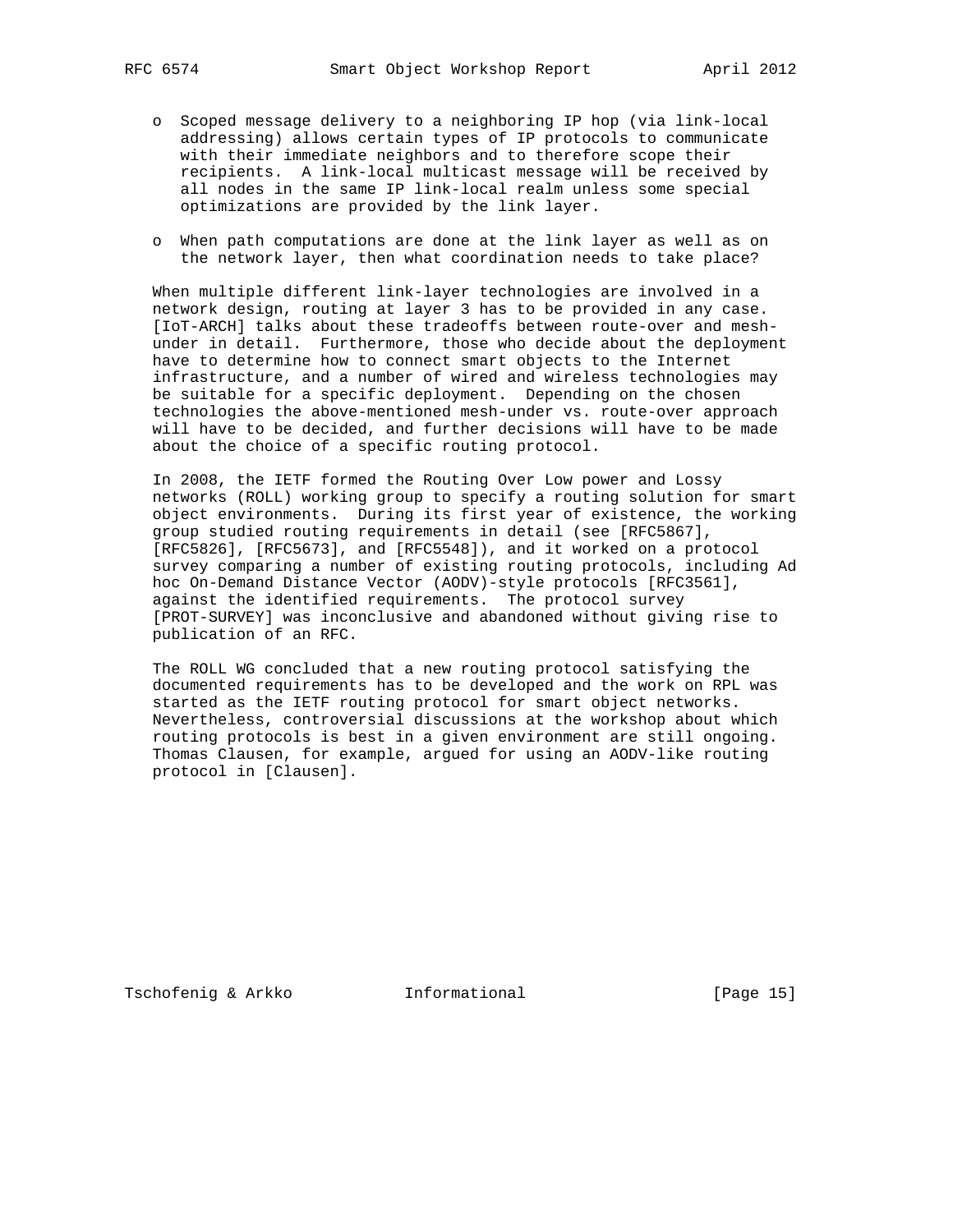### 4. Conclusions and Next Steps

 The workshop allowed the participants to be exposed to interesting applications and their requirements (buildings, fountains, theater, etc.), to have discussions about radically different architectures and their issues (e.g., information centric networking), to look at existing technology from a new angle (sleeping nodes, energy consumption), to focus on some details of the protocol stack (neighbor discovery, security, routing) and to learn about implementation experience.

 One goal of the workshop was to identify areas that require further investigation. The list below reflects the thoughts of the workshop participants as expressed on the day of the workshop. Note that the suggested items concern potential work by the IETF and the IRTF, and the order does not imply a particular preference.

Security:

 A discussion of security is provided in Section 3.3. In general, security-related protocol exchanges and the required amount of computational resource requirements can contribute significantly to the overall processing. Therefore, it remains a challenge to accomplish performance improvements without sacrificing the overall security level, taking the usability of the entire system into consideration.

 Another challenge is how to balance the security and performance needs of smart objects with the interoperability requirements of hosts on the Internet since different suites of algorithms tend to be chosen for these different environments. This involves trade offs between performance on the smart objects versus end-to-end security. Solutions that mandate a "trusted" middlebox whose only role is to terminate security associations tend to be frowned upon from the security perspective, especially since end users of challenged devices (where those exist) are unlikely to understand the security consequences of such middleboxes.

The discussion concluded with the following recommendations:

 \* Investigate usability in cryptographic protocol design with regard to credential management. As an example, the Bluetooth pairing mechanism was mentioned as a simple and yet reasonably secure method of introducing devices into a new environment. In fact, the IETF working group Credential and Provisioning (ENROLL) was established years ago to deal with residential

Tschofenig & Arkko **Informational** [Page 16]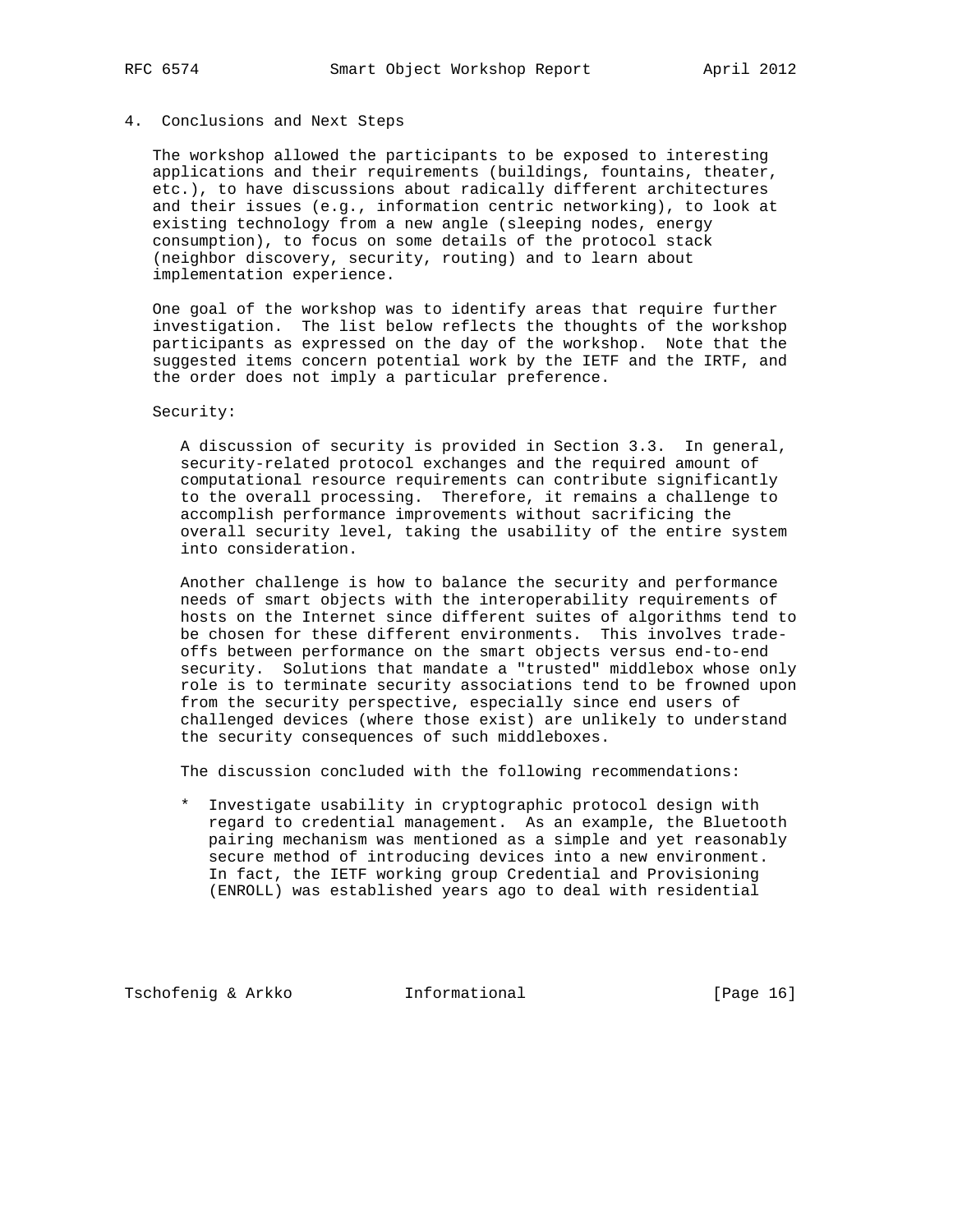networks but was terminated prematurely due to lack of progress. The email archive still exists and is available [ENROLL] and may provide useful historical information.

- \* Standardized authentication and key exchange mechanisms should be surveyed for suitability in smart object environments with respect to message size, computational performance, number of messages, code size, and main memory requirements. A starting point of such an investigation (in the case of IKEv2) was provided by Tero Kivinen with [MINIMAL-IKEv2], and a suitable venue for discussion could be the recently established Light- Weight Implementation Guidance (LWIG) working group [LWIG].
- \* Research has to be done in the area of lightweight cryptographic primitives -- namely, block ciphers, stream ciphers, and cryptographic hash functions. It's worthwhile to mention the early work with the National Institute of Standards and Technology (NIST) new cryptographic hash algorithm 'SHA-3' competition [SHA3]. A suitable forum for discussion is the IRTF Crypto Forum Research Group (CFRG) [CFRG].

 The difficulty and impact of choosing specialized algorithms for smart objects should not be underestimated. Issues that arise include the additional specification complexity (e.g., TLS already has hundreds of ciphersuites defined, most of which are unused in practice), the long latency in terms of roll out (many hosts are still using deprecated algorithms 5-10 years after those algorithms were deprecated), and the barriers that IPR-encumbered schemes present to widespread deployment. While research on this topic within CFRG and the cryptographic research community is a very worthwhile goal, any such algorithms will likely have to offer very significant benefits before they will be broadly adopted. 20% less CPU usage is unlikely to be a winning argument no matter what an algorithm inventor believes.

Energy Design Considerations:

 One part of the workshop was focused on the discussion of energy implications for IETF protocol design with proposals being made about how to extend protocols to better support nodes that are mostly sleeping. Discussions are encouraged to take place on the RECIPE mailing list [RECIPE]. The workshop position paper [Wasserman] by Margaret Wasserman provides a good starting point for further investigations.

Tschofenig & Arkko **Informational** [Page 17]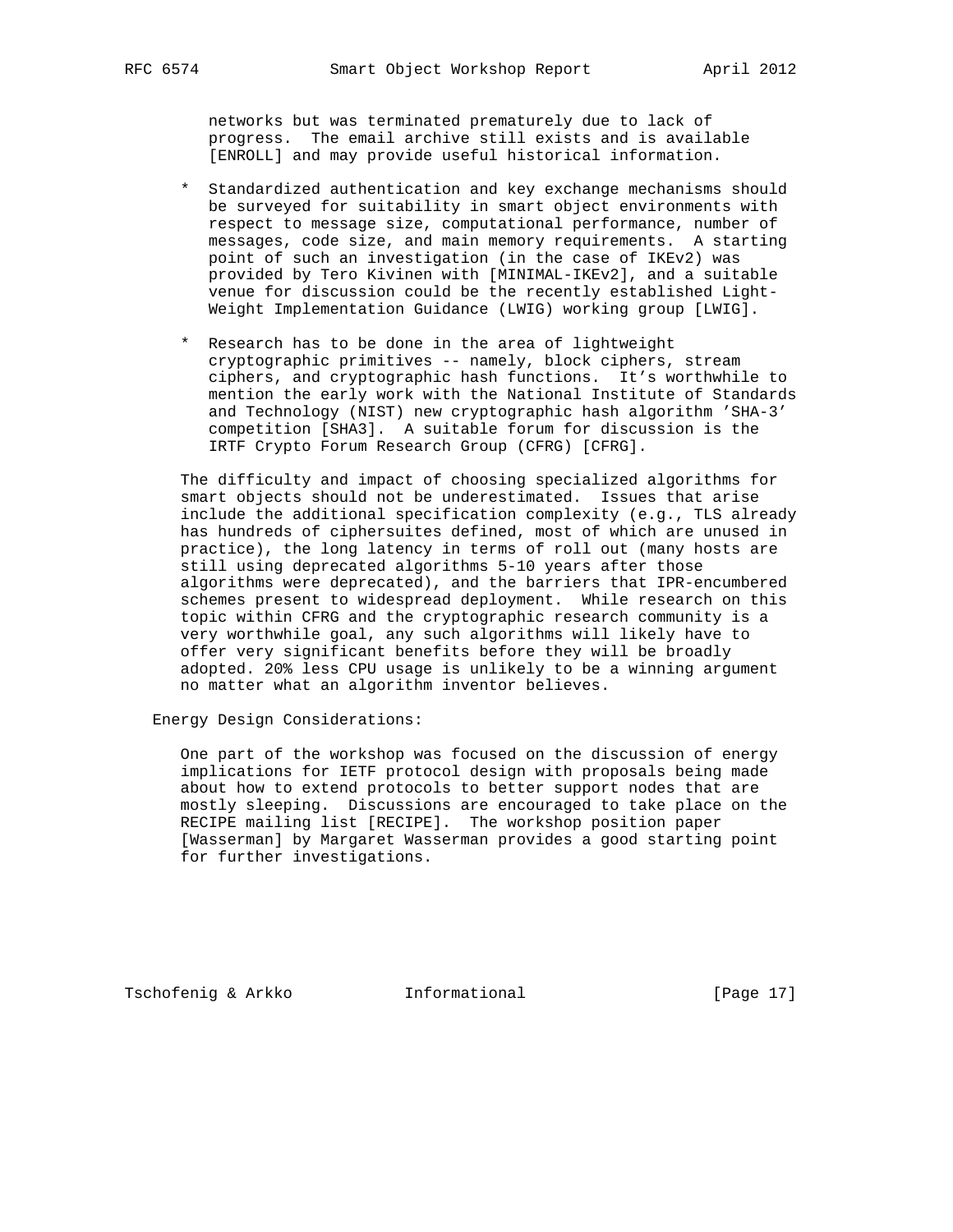Information-/Content-Centric Networking:

 Information/Content Centric Networking is about accessing named content, and a number of research projects have emerged around this theme. At this point in time, the work is not yet ready for standardization in the IETF. Instead, the formation of an IRTF research group has been proposed, and more details are available on the IRTF DISCUSS mailing list [irtf-discuss].

# Architectural Guidelines:

 Participants suggested developing an architectural write-up about what can be done with the IETF protocols we have today and how these different elements may be combined to offer an explanation for the broader community. This would be a task for the IAB. An example of prior work that serves as input is [RFC6272].

#### Network Management:

 While this topic did not make it onto the workshop agenda, it was considered useful to start a discussion about how to implement network management protocols, such as Network Configuration Protocol (NETCONF) [RFC6241], on smart objects. The following position papers may be useful as a starting point for further discussions: [Ersue] and [Schoenwaelder]. An IETF draft document is also available: [SNMP-OPT].

### Congestion Control:

 When smart objects transmit sensor readings to some server on the Internet, these protocol interactions often carry a small amount of data and happen infrequently, although regularly. With the work on new application protocols, like CoAP [CoAP], the question of whether a congestion control mechanism should be used at the underlying transport protocol or by the application protocol itself arises. [CoAP-CC] is a starting point for CoAP, but further work is needed.

### Data Models:

 Standardization of application-layer protocols is important but does not ensure that, for example, a light switch and a light bulb are able to interact with each other. One area where participants saw the need for further work was in the area of data models. While prior IETF standardization work on, for example, location [GEOPRIV] can be reused, the question was raised where the IETF

Tschofenig & Arkko Informational [Page 18]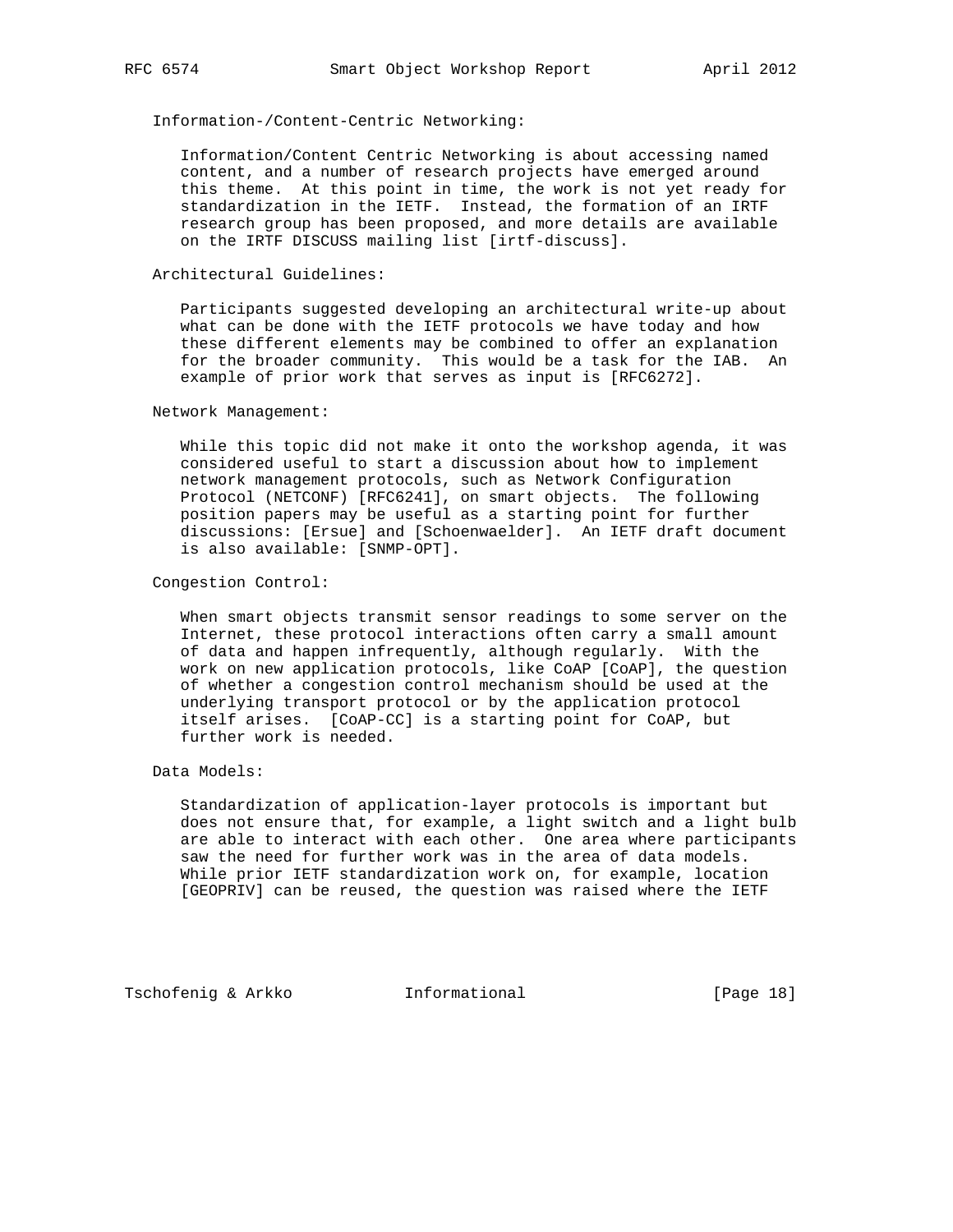should focus its standardization efforts since domain expertise in each area will be needed. As a potential example, energy pricing was discussed, with an example provided by [ENERGY-PRICING].

### Building Networking:

 Network architectures in residential as well as commercial buildings should take the presence of smart objects and dedicated subnetworks focusing on smart objects into account. A new working group, Home Networking (HOMENET) [HOMENET], was created after the workshop to look at this topic.

#### Discovery:

 Additional extensions to developed discovery protocols, such as multicast DNS (mDNS), may be needed for the smart object environment. For instance, the HOMENET working group wants to extend current discovery protocols to work across multiple subnets. Smart object networks are often organized in separate subnets, so these extensions may be useful in that environment as well.

# Routing:

 Changing radio conditions and link fluctuation may lead to the need for renumbering. Workshop participants argued that work should be started on the multi-link subnetworks to mitigate this problem, i.e., to extend the notion of a subnet to be able to span multiple links. With the publication of RFC 4903 [RFC4903], the Internet Architecture Board had looked into this topic already and provided pros and cons.

 The applicability of specific routing protocols designed for smart object networks needs further investigation. The ROLL working group is chartered with the task of constructing an applicability document for RPL, for instance.

# 5. Security Considerations

 The workshop discussions covered a range of potential engineering activities, each with its own security considerations. As the IETF community begins to pursue specific avenues arising out of this workshop, addressing relevant security requirements will be crucial.

 As described in this report, part of the agenda was focused on the discussion of security; see Section 3.3.

Tschofenig & Arkko Informational [Page 19]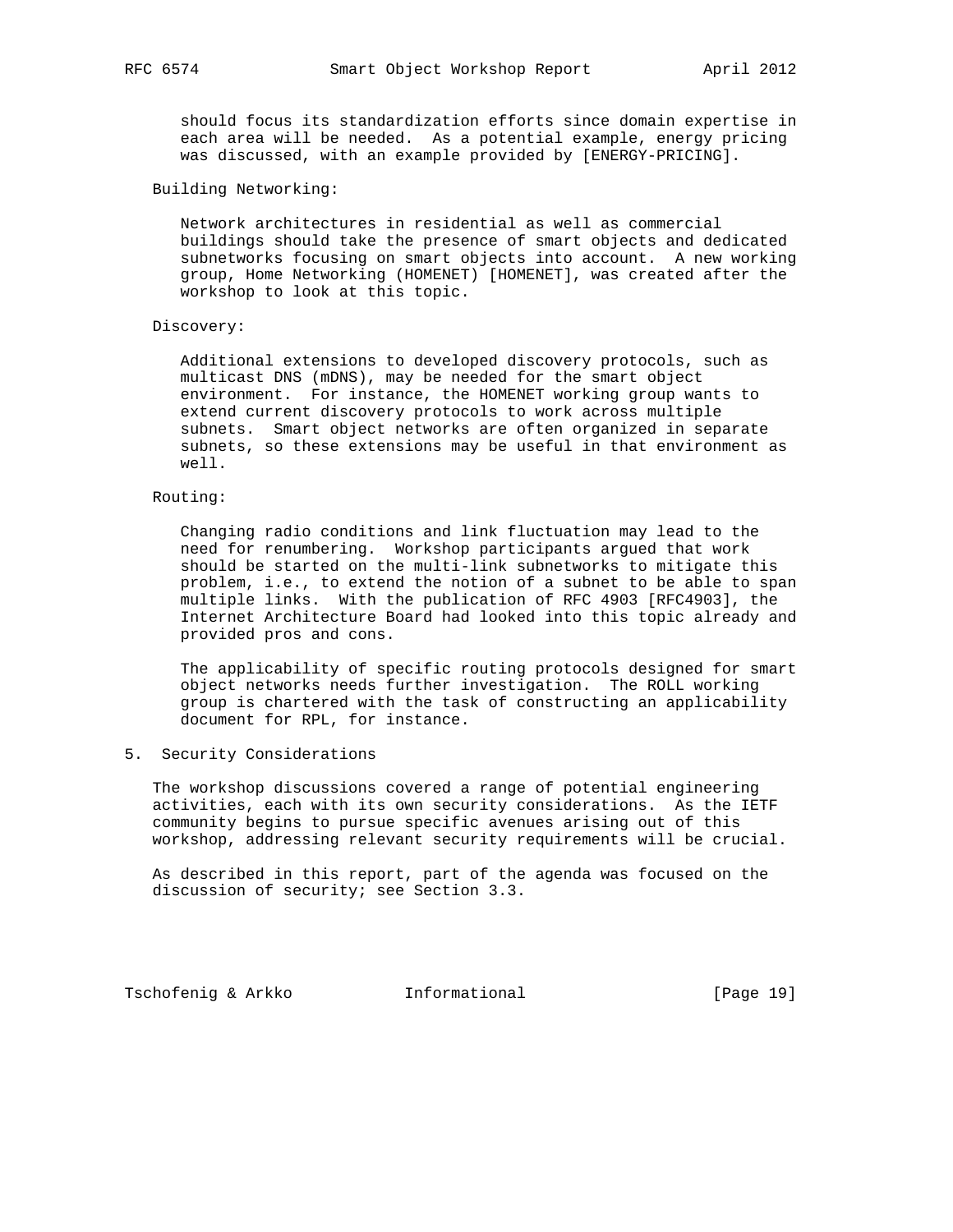6. Acknowledgements

 We would like to thank all the participants for their position papers. The authors of the accepted position papers were invited to the workshop.

 Big thanks to Elwyn Davies for helping us to fix language bugs. We would also like to thank Andrei Robachevsky, Ulrich Herberg, Thomas Clausen, Bruce Nordman, Alissa Cooper, Dave Thaler, Bernard Aboba, and Henning Schulzrinne for their review comments.

 Additionally, we would like to thank Ericsson and Nokia Siemens Networks for their financial support.

7. Informative References

| [AES]       | Wikipedia, "Advanced Encryption Standard",<br>December 2011, <http: <br="" en.wikipedia.org="" w="">index.php?title=Advanced_Encryption_Standard&amp;<br/>oldid=481153988&gt;.</http:>                                                                                                                      |
|-------------|-------------------------------------------------------------------------------------------------------------------------------------------------------------------------------------------------------------------------------------------------------------------------------------------------------------|
| [CFRG]      | McGrew (Chair), D., "IRTF Crypto Forum Research<br>Group (CFRG)", June 2011, <http: cfrg="" irtf.org="">.</http:>                                                                                                                                                                                           |
| [Clausen]   | Clausen, T. and U. Herberg, "Some Considerations on<br>Routing in Particular and Lossy Environments", IAB<br>Interconnecting Smart Objects with the Internet<br>Workshop, Prague, Czech Republic, March 2011,<br><http: <br="" iab-uploads="" wp-content="" www.iab.org="">2011/03/Herberg.pdf&gt;.</http:> |
| [COAP]      | Shelby, Z., Hartke, K., Bormann, C., and B. Frank,<br>"Constrained Application Protocol (CoAP)", Work<br>in Progress, October 2011.                                                                                                                                                                         |
| $[CoAP-CC]$ | Eqqert, L., "Congestion Control for the Constrained<br>Application Protocol (CoAP)", Work in Progress,<br>January 2011.                                                                                                                                                                                     |
| [DNS-SD]    | Cheshire, S. and M. Krochmal, "DNS-Based Service<br>Discovery", Work in Progress, December 2011.                                                                                                                                                                                                            |
| [Dolin]     | Dolin, B., "Application Communications Requirements<br>for 'The Internet of Things'", IAB Interconnecting<br>Smart Objects with the Internet Workshop, Prague,<br>Czech Republic, March 2011, <http: <br="" www.iab.org="">wp-content/IAB-uploads/2011/03/Dolin.pdf&gt;.</http:>                            |

Tschofenig & Arkko **Informational** [Page 20]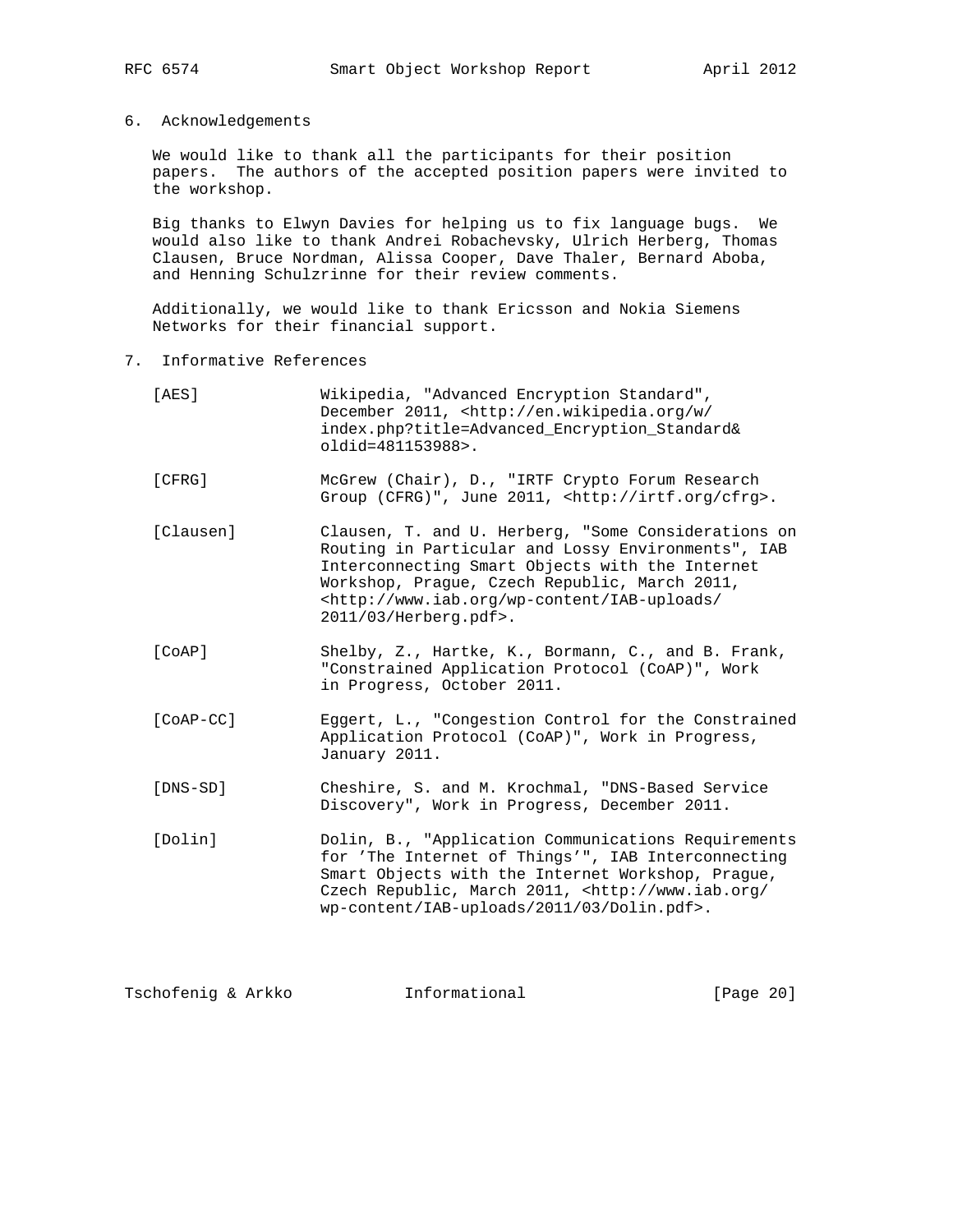|                                                                                                                                                                                                                                                                                                                              | RFC 6574        | Smart Object Workshop Report                                                                                                                                                         | April 2012 |  |
|------------------------------------------------------------------------------------------------------------------------------------------------------------------------------------------------------------------------------------------------------------------------------------------------------------------------------|-----------------|--------------------------------------------------------------------------------------------------------------------------------------------------------------------------------------|------------|--|
|                                                                                                                                                                                                                                                                                                                              | [ECC]           | Wikipedia, "Elliptic Curve Cryptography",<br>December 2011, <http: <br="" en.wikipedia.org="" w="">index.php?title=Elliptic_curve_cryptography&amp;<br/>oldid=480053167&gt;.</http:> |            |  |
| Jennings, C. and B. Nordman, "Communication of<br>[ENERGY-PRICING]<br>Energy Price Information", Work in Progress,<br>July 2011.                                                                                                                                                                                             |                 |                                                                                                                                                                                      |            |  |
| [ENROLL]<br>"The ietf-enroll Archives",<br><http: ietf-enroll="" mailman.mit.edu="" pipermail=""></http:> .                                                                                                                                                                                                                  |                 |                                                                                                                                                                                      |            |  |
| [Ersue]<br>Ersue, M. and J. Korhonen, "Position Paper on<br>'Interconnecting Smart Objects with the Internet'",<br>IAB Interconnecting Smart Objects with the Internet<br>Workshop, Prague, Czech Republic, February 2011,<br><http: 03="" 2011="" <br="" iab-uploads="" wp-content="" www.iab.org="">Ersue.pdf&gt;.</http:> |                 |                                                                                                                                                                                      |            |  |
|                                                                                                                                                                                                                                                                                                                              | [GEOPRIV]       | IETF, "Geographic Location/Privacy (geopriv)<br>Working Group",<br><http: datatracker.ietf.org="" geopriv="" wg=""></http:> .                                                        |            |  |
|                                                                                                                                                                                                                                                                                                                              | [HOMENET]       | "Home Networking (homenet) Working Group",<br><http: datatracker.ietf.org="" homenet="" wg="">.</http:>                                                                              |            |  |
|                                                                                                                                                                                                                                                                                                                              | [IOT-ARCH]      | Hui, J. and J. Vasseur, "Routing Architecture in<br>Low-Power and Lossy Networks (LLNs)", Work<br>in Progress, March 2011.                                                           |            |  |
|                                                                                                                                                                                                                                                                                                                              | [LWIG]          | IETF, "Light-Weight Implementation Guidance (lwig)<br>Working Group", June 2011,<br><http: charter="" datatracker.ietf.org="" lwig="" wg=""></http:> .                               |            |  |
|                                                                                                                                                                                                                                                                                                                              | [MINIMAL-IKEv2] | Kivinen, T., "Minimal IKEv2", Work in Progress,<br>February 2011.                                                                                                                    |            |  |
|                                                                                                                                                                                                                                                                                                                              | [PROT-SURVEY]   | Tavakoli, A., Dawson-Haggerty, S., and P. Levis,<br>"Overview of Existing Routing Protocols for Low<br>Power and Lossy Networks", Work in Progress,<br>April 2009.                   |            |  |
|                                                                                                                                                                                                                                                                                                                              | [RECIPE]        | "Reducing Energy Consumption with Internet<br>Protocols Exploration (RECIPE) Mailing List",<br><https: listinfo="" mailman="" recipe="" www.ietf.org="">.</https:>                   |            |  |
|                                                                                                                                                                                                                                                                                                                              | [RFC0768]       | Postel, J., "User Datagram Protocol", STD 6,<br>RFC 768, August 1980.                                                                                                                |            |  |
|                                                                                                                                                                                                                                                                                                                              |                 |                                                                                                                                                                                      |            |  |

Tschofenig & Arkko **Informational** [Page 21]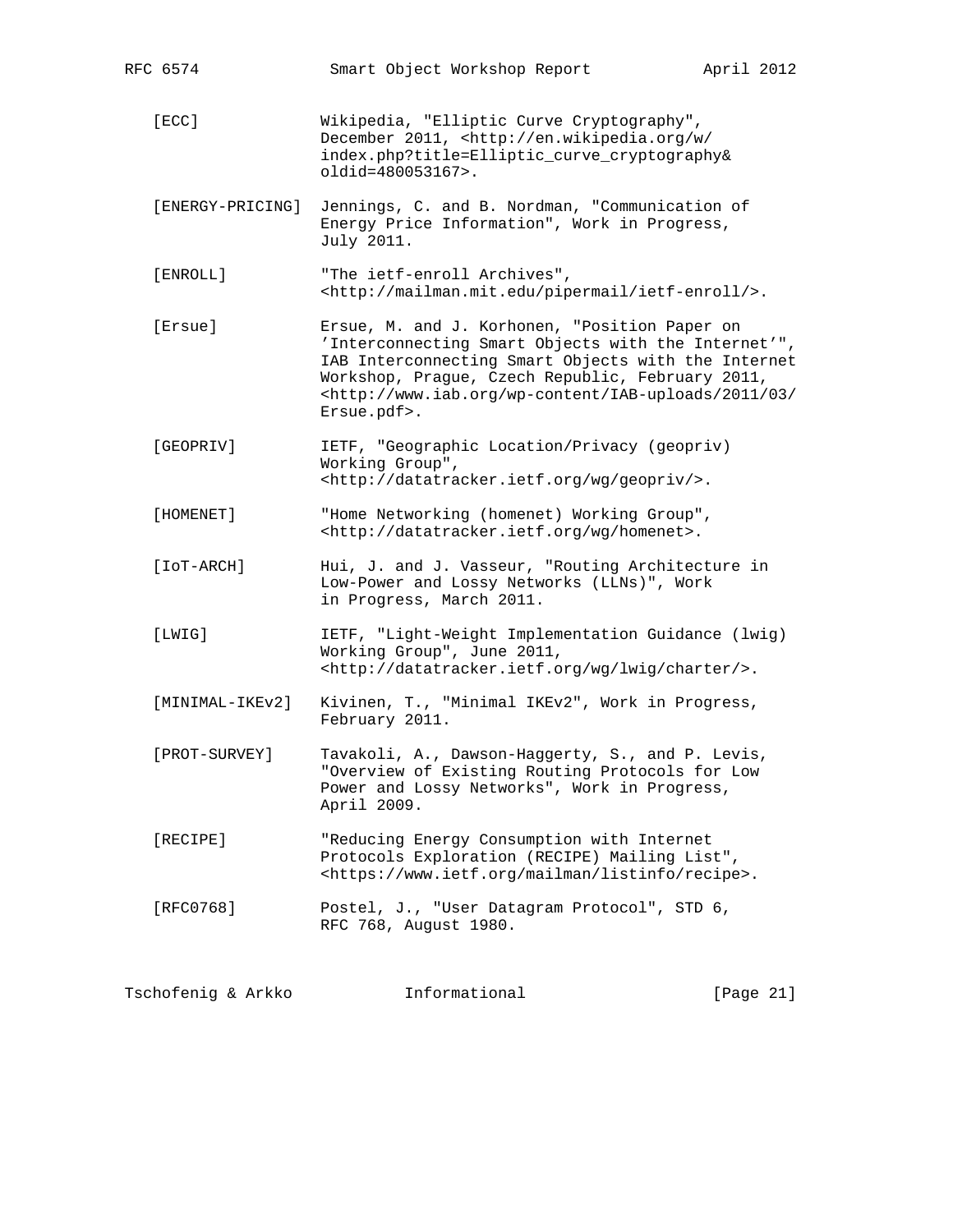| RFC 6574  | Smart Object Workshop Report<br>April 2012                                                                                                                                             |  |
|-----------|----------------------------------------------------------------------------------------------------------------------------------------------------------------------------------------|--|
| [RFC0791] | Postel, J., "Internet Protocol", STD 5, RFC 791,<br>September 1981.                                                                                                                    |  |
| [RFC0793] | Postel, J., "Transmission Control Protocol", STD 7,<br>RFC 793, September 1981.                                                                                                        |  |
| [RFC2460] | Deering, S. and R. Hinden, "Internet Protocol,<br>Version 6 (IPv6) Specification", RFC 2460,<br>December 1998.                                                                         |  |
| [RFC2616] | Fielding, R., Gettys, J., Mogul, J., Frystyk, H.,<br>Masinter, L., Leach, P., and T. Berners-Lee,<br>"Hypertext Transfer Protocol -- HTTP/1.1",<br>RFC 2616, June 1999.                |  |
| [RFC3261] | Rosenberg, J., Schulzrinne, H., Camarillo, G.,<br>Johnston, A., Peterson, J., Sparks, R., Handley,<br>M., and E. Schooler, "SIP: Session Initiation<br>Protocol", RFC 3261, June 2002. |  |
| [RFC3552] | Rescorla, E. and B. Korver, "Guidelines for Writing<br>RFC Text on Security Considerations", BCP 72,<br>RFC 3552, July 2003.                                                           |  |
| [RFC3561] | Perkins, C., Belding-Royer, E., and S. Das, "Ad hoc<br>On-Demand Distance Vector (AODV) Routing",<br>RFC 3561, July 2003.                                                              |  |
| [RFC4101] | Rescorla, E. and IAB, "Writing Protocol Models",<br>RFC 4101, June 2005.                                                                                                               |  |
| [RFC4340] | Kohler, E., Handley, M., and S. Floyd, "Datagram<br>Congestion Control Protocol (DCCP)", RFC 4340,<br>March 2006.                                                                      |  |
| [RFC4436] | Aboba, B., Carlson, J., and S. Cheshire, "Detecting<br>Network Attachment in IPv4 (DNAv4)", RFC 4436,<br>March 2006.                                                                   |  |
| [RFC4806] | Myers, M. and H. Tschofenig, "Online Certificate<br>Status Protocol (OCSP) Extensions to IKEv2",<br>RFC 4806, February 2007.                                                           |  |
| [RFC4903] | Thaler, D., "Multi-Link Subnet Issues", RFC 4903,<br>June 2007.                                                                                                                        |  |
| [RFC4960] | Stewart, R., "Stream Control Transmission<br>Protocol", RFC 4960, September 2007.                                                                                                      |  |
|           |                                                                                                                                                                                        |  |

Tschofenig & Arkko **Informational** [Page 22]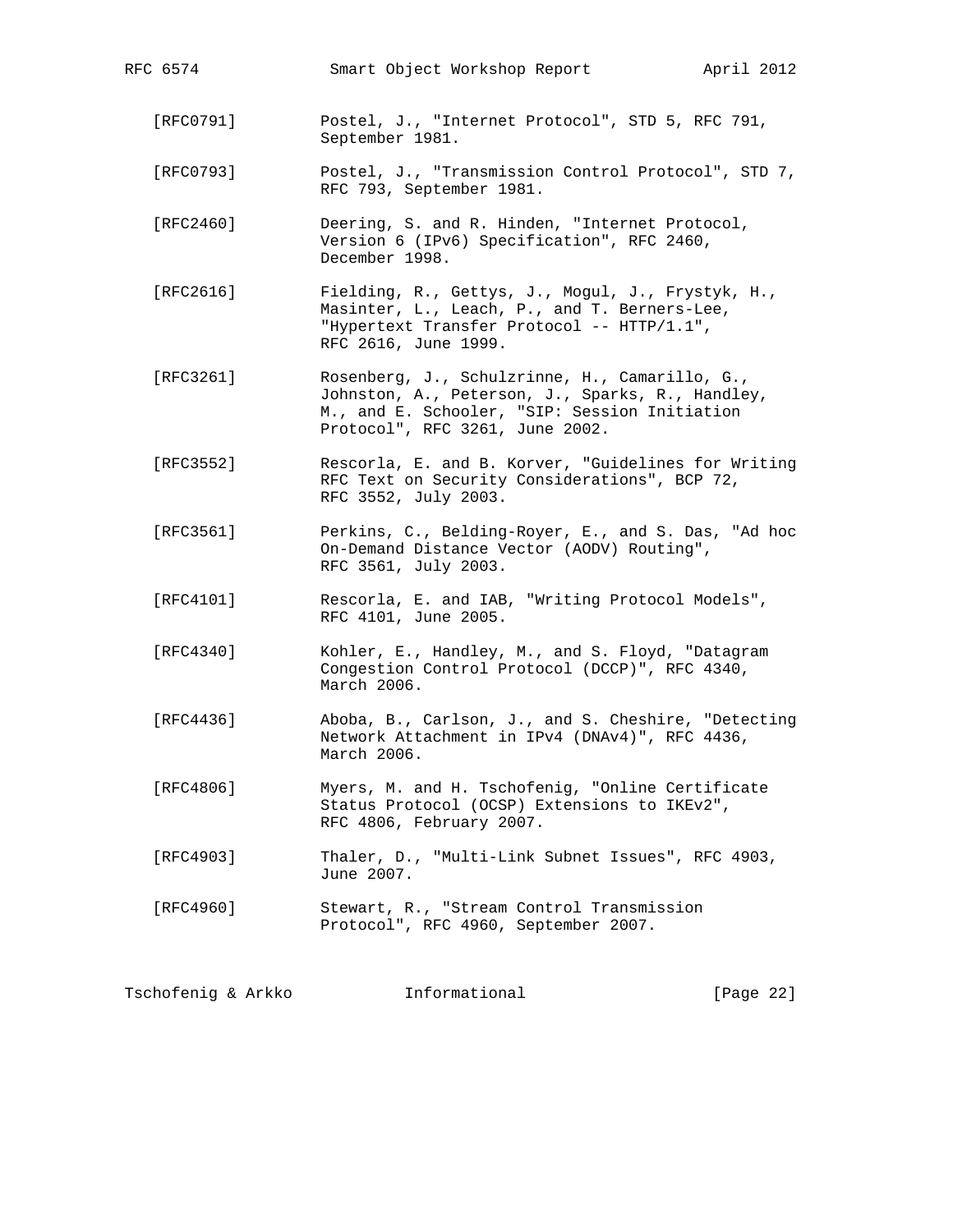| RFC 6574      | Smart Object Workshop Report<br>April 2012                                                                                                                                                                                         |
|---------------|------------------------------------------------------------------------------------------------------------------------------------------------------------------------------------------------------------------------------------|
| [RFC5191]     | Forsberg, D., Ohba, Y., Patil, B., Tschofenig, H.,<br>and A. Yegin, "Protocol for Carrying Authentication<br>for Network Access (PANA)", RFC 5191, May 2008.                                                                       |
| [RFC5246]     | Dierks, T. and E. Rescorla, "The Transport Layer<br>Security (TLS) Protocol Version 1.2", RFC 5246,<br>August 2008.                                                                                                                |
| [RFC5548]     | Dohler, M., Watteyne, T., Winter, T., and D.<br>Barthel, "Routing Requirements for Urban Low-Power<br>and Lossy Networks", RFC 5548, May 2009.                                                                                     |
| [RFC5673]     | Pister, K., Thubert, P., Dwars, S., and T. Phinney,<br>"Industrial Routing Requirements in Low-Power and<br>Lossy Networks", RFC 5673, October 2009.                                                                               |
| [RFC5826]     | Brandt, A., Buron, J., and G. Porcu, "Home<br>Automation Routing Requirements in Low-Power and<br>Lossy Networks", RFC 5826, April 2010.                                                                                           |
| [RFC5867]     | Martocci, J., De Mil, P., Riou, N., and W.<br>Vermeylen, "Building Automation Routing<br>Requirements in Low-Power and Lossy Networks",<br>RFC 5867, June 2010.                                                                    |
| [REC6059]     | Krishnan, S. and G. Daley, "Simple Procedures for<br>Detecting Network Attachment in IPv6", RFC 6059,<br>November 2010.                                                                                                            |
| [RFC6121]     | Saint-Andre, P., "Extensible Messaging and Presence<br>Protocol (XMPP): Instant Messaging and Presence",<br>RFC 6121, March 2011.                                                                                                  |
| [RFC6241]     | Enns, R., Bjorklund, M., Schoenwaelder, J., and A.<br>Bierman, "Network Configuration Protocol<br>(NETCONF)", RFC 6241, June 2011.                                                                                                 |
| [ $RFC6272$ ] | Baker, F. and D. Meyer, "Internet Protocols for the<br>Smart Grid", RFC 6272, June 2011.                                                                                                                                           |
| $[$ RPL $]$   | Brandt, A., Vasseur, J., Hui, J., Pister, K.,<br>Thubert, P., Levis, P., Struik, R., Kelsey, R.,<br>Clausen, T., and T. Winter, "RPL: IPv6 Routing<br>Protocol for Low-Power and Lossy Networks", Work<br>in Progress, March 2011. |

Tschofenig & Arkko **Informational** [Page 23]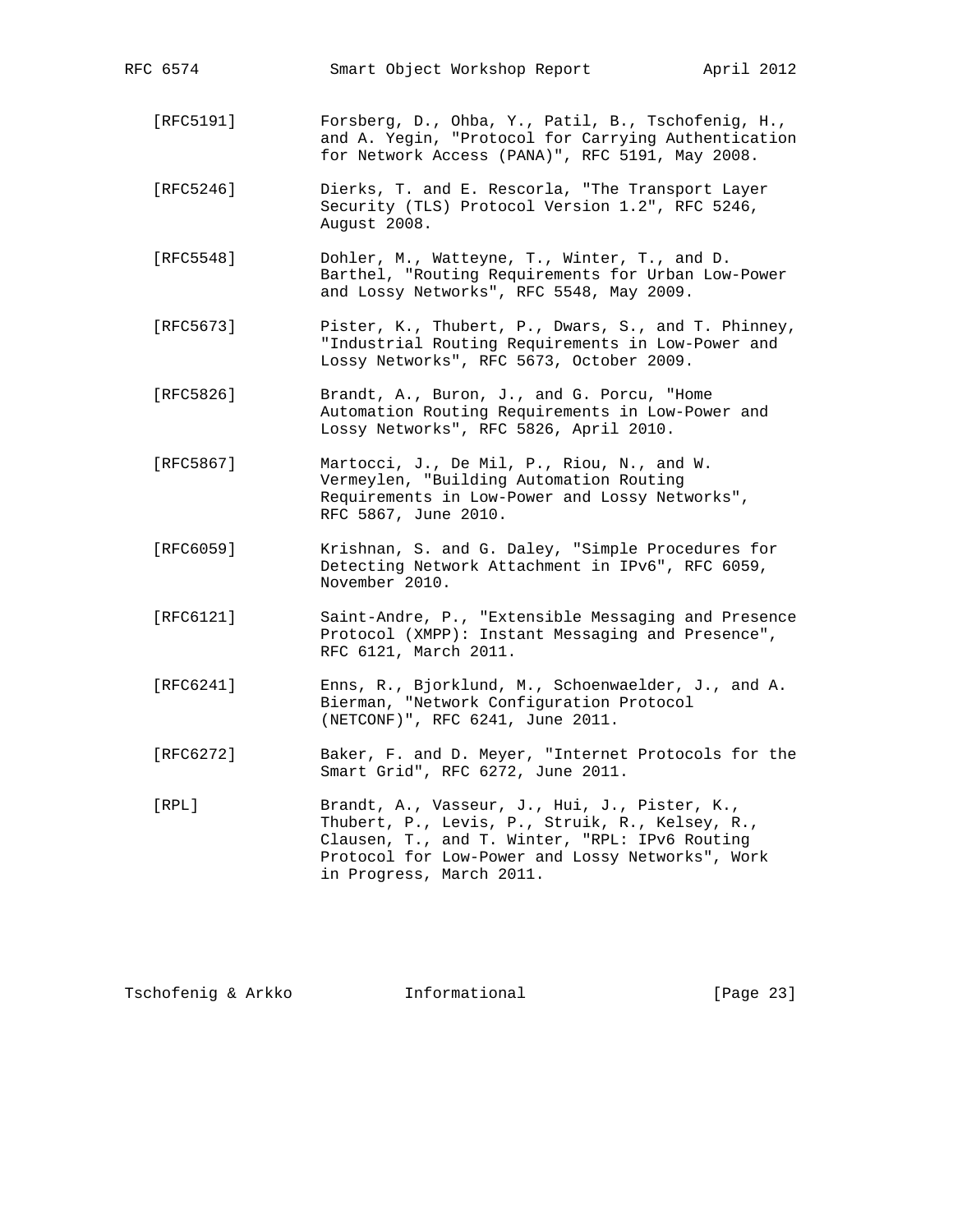| RFC 6574                                                                                                                                                                                                                                                                                                                              | Smart Object Workshop Report                                                                                                                                                                                                                                | April 2012 |  |
|---------------------------------------------------------------------------------------------------------------------------------------------------------------------------------------------------------------------------------------------------------------------------------------------------------------------------------------|-------------------------------------------------------------------------------------------------------------------------------------------------------------------------------------------------------------------------------------------------------------|------------|--|
| [SHA3]                                                                                                                                                                                                                                                                                                                                | NIST, "Cryptographic Hash Algorithm Competition",<br>December 2010, <http: <br="" csrc.nist.gov="" groups="" st="">hash/sha-3/index.html&gt;.</http:>                                                                                                       |            |  |
| [SNMP-OPT]                                                                                                                                                                                                                                                                                                                            | Schoenwaelder, J., Mukhtar, H., Joo, S., and K.<br>Kim, "SNMP Optimizations for Constrained Devices",<br>Work in Progress, October 2010.                                                                                                                    |            |  |
| [Schoenwaelder]<br>Schoenwaelder, J., Tsou, T., and B. Sarikaya,<br>"Protocol Profiles for Constrained Devices", IAB<br>Interconnecting Smart Objects with the Internet<br>Workshop, Prague, Czech Republic, February 2011,<br><http: 03="" 2011="" <br="" iab-uploads="" wp-content="" www.iab.org="">Schoenwaelder.pdf&gt;.</http:> |                                                                                                                                                                                                                                                             |            |  |
| [SmartGrid]                                                                                                                                                                                                                                                                                                                           | Wikipedia, "Smart Grid", December 2011,<br><http: <br="" en.wikipedia.org="" w="">index.php?title=Smart_grid&amp;oldid=479750548&gt;.</http:>                                                                                                               |            |  |
| [Tussle]                                                                                                                                                                                                                                                                                                                              | Clark, D., Wroclawski, J., Sollins, K., and R.<br>Braden, "Tussle in Cyberspace: Defining Tomorrow's<br>Internet", In Proc. ACM SIGCOMM, 2002,<br><http: 2002="" <br="" conferences.sigcomm.org="" sigcomm="">papers/tussle.html&gt;.</http:>               |            |  |
| [Wasserman]                                                                                                                                                                                                                                                                                                                           | Wasserman, M., "It's Not Easy Being 'Green'", IAB<br>Interconnecting Smart Objects with the Internet<br>Workshop, Prague, Czech Republic, March 2011,<br><http: 03="" 2011="" <br="" iab-uploads="" wp-content="" www.iab.org="">Wasserman.pdf&gt;.</http:> |            |  |
| [irtf-discuss]                                                                                                                                                                                                                                                                                                                        | Ohlman, B., "Draft ICN RG Charter", message to IRTF<br>DISCUSS Mailing List, May 2011,<br><http: <br="" irtf-discuss="" mail-archive="" web="" www.ietf.org="">current/msg00041.html&gt;.</http:>                                                           |            |  |
| [proxZzzy]                                                                                                                                                                                                                                                                                                                            | ECMA, "proxZzzy(TM) for sleeping hosts",<br>Standard ECMA-393, February 2010,<br><http: <br="" publications="" www.ecma-international.org="">standards/Ecma-393.htm&gt;.</http:>                                                                            |            |  |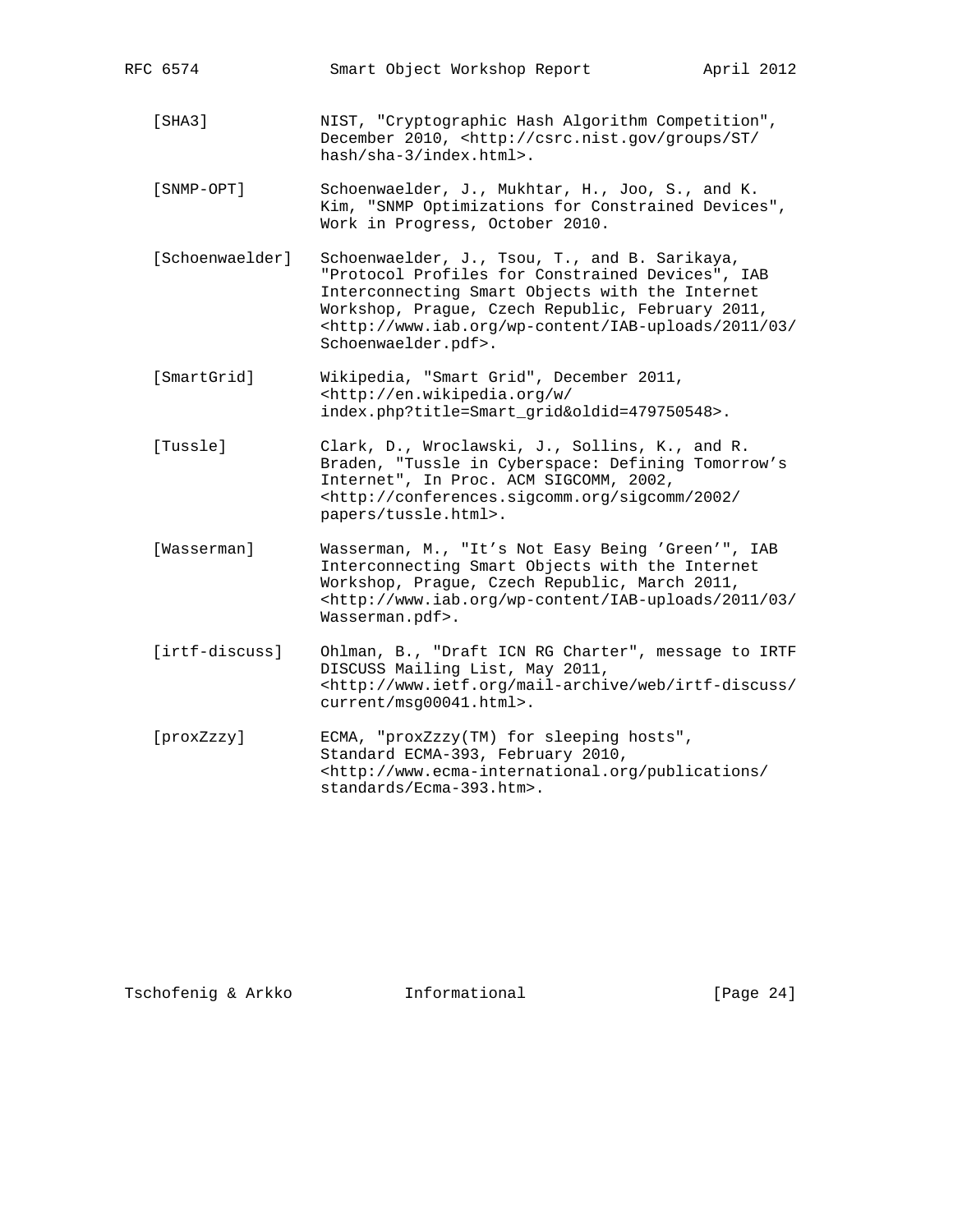Appendix A. Program Committee

Appendix B. Workshop Materials

 The following persons are responsible for the organization of the associated workshop and are responsible also for this event: Jari Arkko, Hannes Tschofenig, Bernard Aboba, Carsten Bormann, David Culler, Lars Eggert, JP. Vasseur, Stewart Bryant, Adrian Farrel, Ralph Droms, Geoffrey Mulligan, Alexey Melnikov, Peter Saint-Andre, Marcelo Bagnulo, Zach Shelby, Isidro Ballesteros Laso, Fred Baker, Cullen Jennings, Manfred Hauswirth, and Lukas Kencl.

 Main page: http://www.iab.org/about/workshops/smartobjects/

 Position papers: http://www.iab.org/about/workshops/smartobjects/papers/

 Slides: http://www.iab.org/about/workshops/smartobjects/agenda/

 Minutes: http://www.iab.org/activities/workshops/smartobjects/ smartobjectworkshopmeetingminutes/

Appendix C. Accepted Position Papers

- 1. Deployment Experience with Low Power Lossy Wireless Sensor Networks" by C. Adjih, E. Baccelli, P. Jacquet, P. Minet, M. Philipp, and G. Wittenburg
- 2. CoAP improvements to meet embedded device hardware constraints" by Davide Barbieri
- 3. "Unified Device Networking Protocols for Smart Objects" by Daniel Barisic and Anton Pfefferseder
- 4. "Simplified neighbour cache implementation in RPL/6LoWPAN" by Dominique Barthel
- 5. "Home Control in a consumer's perspective" by Anders Brandt
- 6. "Authoring Place-based Experiences with an Internet of Things: Tussles of Expressive, Operational, and Participatory Goals" by Jeff Burke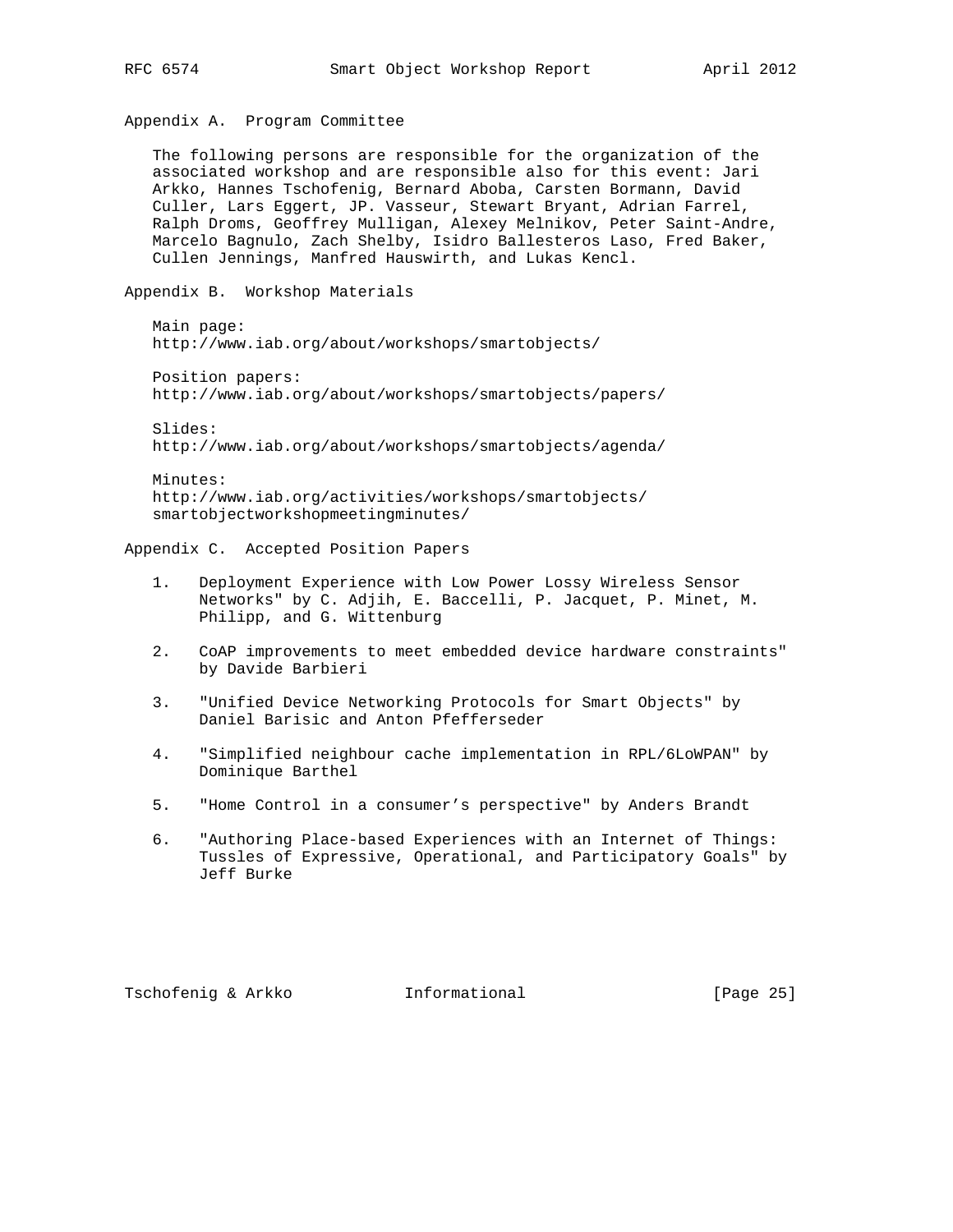- 7. "A Dynamic Distributed Federated Approach for the Internet of Things" by Diego Casado Mansilla, Juan Ramon Velasco Perez, and Mario Lopez-Ramos
- 8. "Quickly interoperable Internet of Things using simple transparent gateways" by Angelo P. Castellani, Salvatore Loreto, Nicola Bui, and Michele Zorzi
- 9. "Position Paper of the Brno University of Technology Department of Telecommunications" by Vladimir Cervenka, Lubomir Mraz, Milan Simek, and Karel Pavlata
- 10. "Secure Access to IOT Network: An Application-based Group Key Approach" by Samita Chakrabarti and Wassim Haddad
- 11. "Domain-Insulated Autonomous Network Architecture (DIANA)" by W. Chun
- 12. "Yet Another Definition on Name, Address, ID, and Locator (YANAIL)" by W. Chun
- 13. "The Challenge of Mobility in Low Power Networks" by E. Davies
- 14. "If the routing protocol is so smart, why should neighbour discovery be so dumb?" by Nicolas Dejean
- 15. "Making Smart Objects IPv6 Ready: Where are we?" by M. Durvy and M. Valente
- 16. "Position Paper on 'Interconnecting Smart Objects with the Internet'" by Mehmet Ersue and Jouni Korhonen
- 17. "The Real-time Enterprise: IoT-enabled Business Processes" by Stephan Haller and Carsten Magerkurth
- 18. "Making Internet-Connected Objects readily useful" by Manfred Hauswirth, Dennis Pfisterer, and Stefan Decker
- 19. "Some Considerations on Routing in Particular and Lossy Environments" by Thomas Clausen and Ulrich Herberg
- 20. "A Security Protocol Adaptation Layer for the IP-based Internet of Things" by Rene Hummen, Tobias Heer, and Klaus Wehrle
- 21. "Simplified SIP Approach for the Smart Object" by Ryota Ishibashi, Takumi Ohba, Arata Koike, and Akira Kurokawa

Tschofenig & Arkko Informational [Page 26]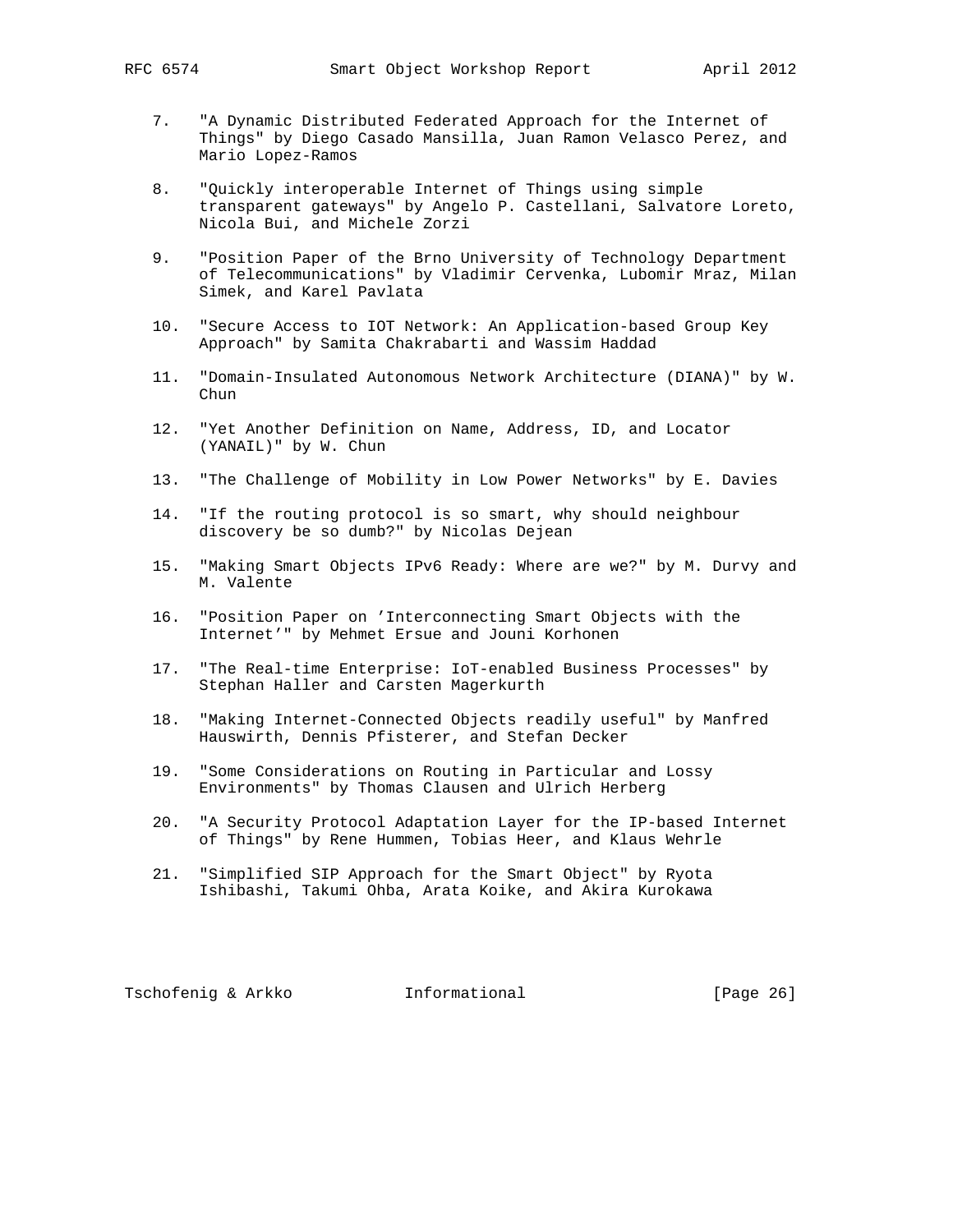- 22. "Mobility support for the small and smart Future Internet devices" by Antonio J. Jara and Antonio F. G. Skarmeta
- 23. "The Need for Efficient Reliable Multicast in Smart Grid Networks" by J. Jetcheva, D. Popa, M.G. Stuber, and H. Van Wyk
- 24. "Lightweight Cryptography for the Internet of Things" by Masanobu Katagi and Shiho Moriai
- 25. "Thoughts on Reliability in the Internet of Things" by James Kempf, Jari Arkko, Neda Beheshti, and Kiran Yedavalli
- 26. "IKEv2 and Smart Objects" by Tero Kivinen
- 27. "Position Paper on Thing Name Service (TNS) for the Internet of Things (IoT)" by Ning Kong and Shuo Shen
- 28. "Connecting Smart Objects to Wireless WANs" by Suresh Krishnan
- 29. "Towards an Information-Centric Internet with more Things" by D. Kutscher and S. Farrell
- 30. "Application of 6LoWPAN for the Real-Time Positioning of Manufacturing Assets" by Jaacan Martinez and Jose L. M. Lastra
- 31. "Lighting interface to wireless network" by Jaroslav Meduna
- 32. "Social-driven Internet of Connected Objects" by Paulo Mendes
- 33. "Protocols should go forward that are required by non IP based protocols" by Tsuyoshi Momose
- 34. "Web services for Wireless Sensor and Actuator Networks" by Guido Moritz
- 35. "Connecting BT-LE sensors to the Internet using Ipv6" by Markus Isomaki, Kanji Kerai, Jari Mutikainen, Johanna Nieminen, Basavaraj Patil, Teemu Savolainen, and Zach Shelby
- 36. "Building Networks" by Bruce Nordman
- 37. "Issues and Challenges in Provisioning Keys to Smart Objects" by Yoshihiro Ohba and Subir Das
- 38. "Challenges and Solutions of Secure Smart Environments" by Eila Ovaska and Antti Evesti

Tschofenig & Arkko Informational [Page 27]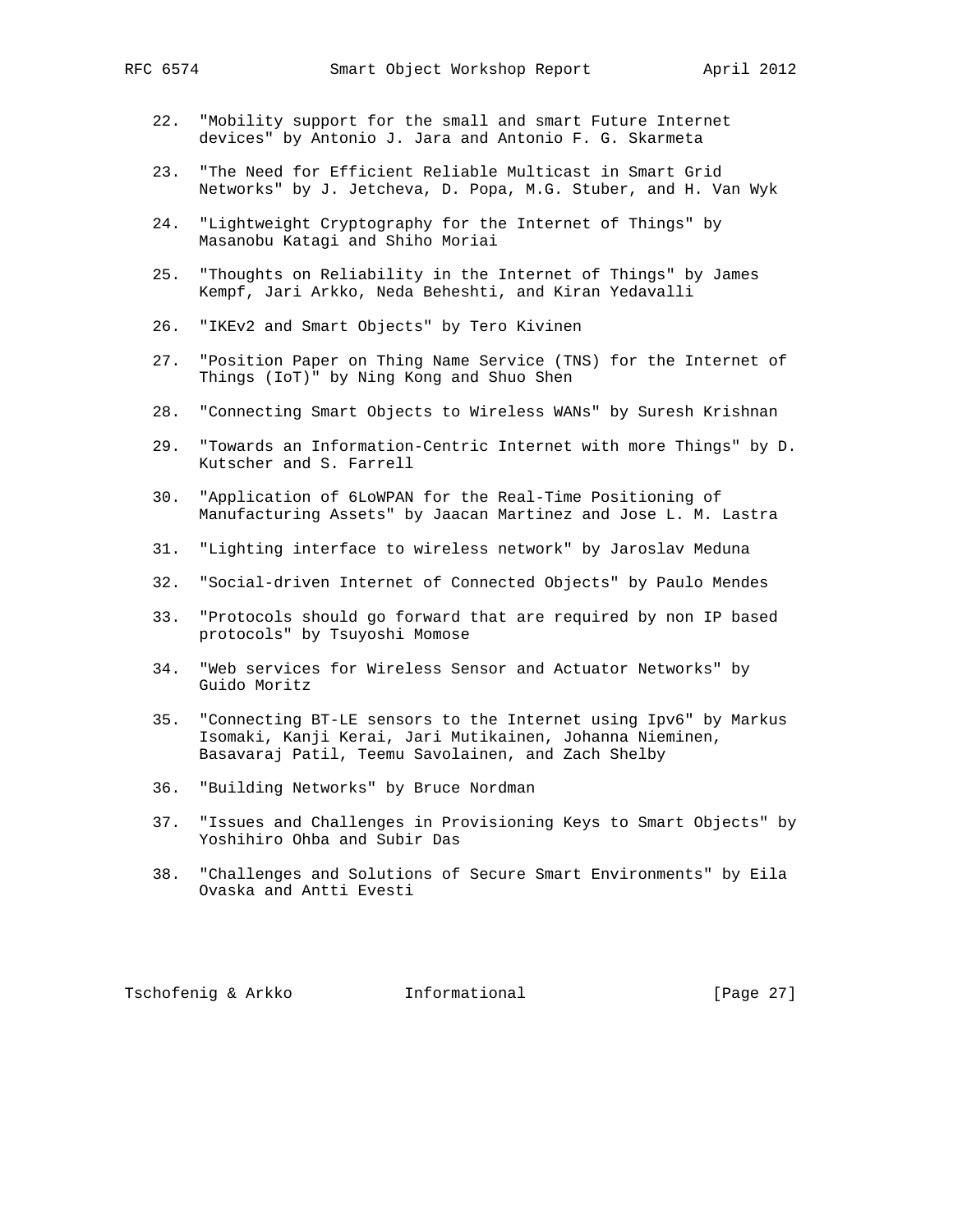- 39. "Research Experiences about Internetworking Mechanisms to Integrate Embedded Wireless Networks into Traditional Networks" by Jose F. Martinez, Ivan Corredor, and Miguel S. Familiar
- 40. "Scalable Video Coding in Networked Environment" by Naeem Ramzan, Tomas Piatrik, and Ebroul Izquierdo
- 41. "Challenges in Opportunistic Networking" by Mikko Pitkaenen and Teemu Kaerkkaeinen
- 42. "Position Statement" by Neeli R. Prasad and Sateesh Addepalli
- 43. "A Gateway Architecture for Interconnecting Smart Objects to the Internet" by Akbar Rahman, Dorothy Gellert, Dale Seed
- 44. "Routing Challenges and Directions for Smart Objects in Future Internet of Things" by T. A. Ramrekha, E. Panaousis, and C. Politis
- 45. "6LoWPAN Extension for IPsec" by Shahid Raza, Thiemo Voigt, and Utz Roedig
- 46. "Connected Vehicle as Smart Object(s)" by Ryuji Wakikawa
- 47. "Problem and possible approach of development and operation of Smart Objects" by Shoichi Sakane
- 48. "Connecting Passive RFID Tags to the Internet of Things" by Sandra Dominikus and Joern-Marc Schmidt
- 49. "Protocol Profiles for Constrained Devices" by Juergen Schoenwaelde, Tina Tsou, and Behcet Sarikaya
- 50. "Multihoming for Sensor Networks" by J. Soininen
- 51. "Internet Objects for Building Control" by Peter van der Stok and Nicolas Riou
- 52. "Optimal information placement for Smart Objects" by Shigeya Suzuki
- 53. "Multi-National Initiative for Cloud Computing in Health Care (MUNICH)" by Christoph Thuemmler
- 54. "The time of the hourglass has elapsed" by Laurent Toutain, Nicolas Montavont, and Dominique Barthel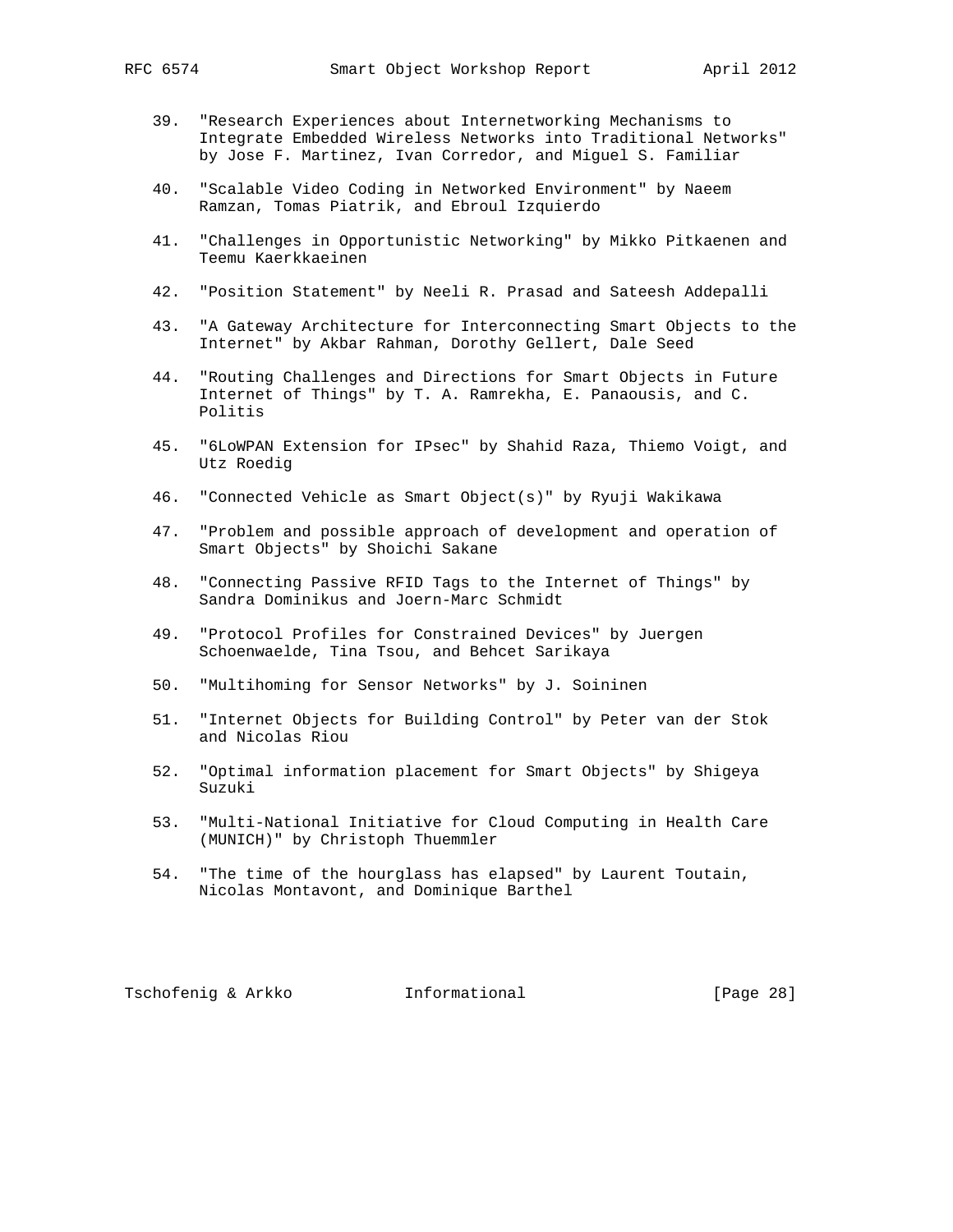- 55. "Sensor and Actuator Resource Architecture" by Vlasios Tsiatsis, Jan Hoeller, and Richard Gold
- 56. "IT'S NOT EASY BEING 'GREEN'" by Margaret Wasserman
- 57. "Trustworthy Wireless Industrial Sensor Networks" by Markus Wehner, Thomas Bartzsch, Dirk Burggraf, Sven Zeisberg, Alexis Olivereau, and Oualha Nouha
- 58. "Interconnecting smart objects through an overlay networking architecture" by Anastasios Zafeiropoulos, Athanassios Liakopoulos and Panagiotis Gouvas
- 59. "Building trust among Virtual Interconnecting Smart Objects in the Future Internet" by Theodore Zahariadic, Helen C. Leligou, Panagiotis Trakadas, and Mischa Dohler
- 60. "Experience and Challenges of Integrating Smart Devices with the Mobile Internet" by Zhen Cao and Hui Deng
- 61. "The 'mesh-under' versus 'route over' debate in IP Smart Objects Networks" by JP. Vasseur and Jonathan Hui
- 62. "Identification and Authentication of IoT Devices" by Alper Yegin
- 63. "Security Challenges For the Internet of Things" by Tim Polk and Sean Turner
- 64. "Application Communications Requirements for 'The Internet of Things'" by Bob Dolin
- 65. "Interoperability Concerns in the Internet of Things" by Jari Arkko
- 66. "Privacy in Ubiquitous Computing" by Ivan Gudymenko and Katrin Borcea-Pfitzmann
- 67. "The 10 Laws of Smart Object Security Design" by Hannes Tschofenig and Bernard Aboba
- 68. "Position Paper on 'In-Network Object Cloud' Architecture and Design Goals" by Alex Galis and Stuart Clayman
- 69. "Temptations and Difficulties of Protocols for Smart Objects and the Internet" by Alexandru Petrescu

Tschofenig & Arkko Informational [Page 29]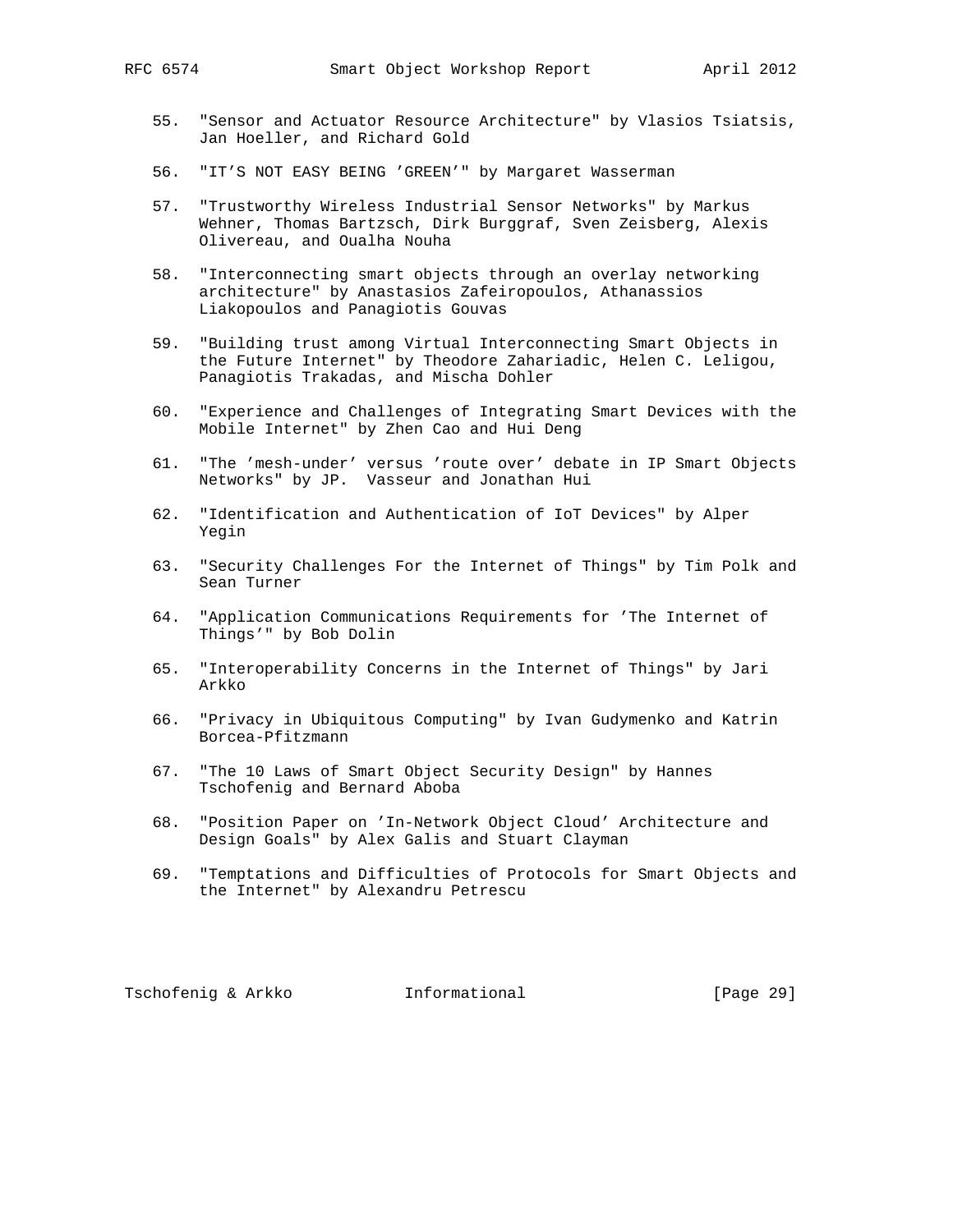- 70. "The Internet of Things Challenge for a New Architecture from Problems" by Gyu Myoung Lee and Noel Crespi
- 71. "Garrulity and Fluff" by Carsten Bormann and Klaus Hartke

Appendix D. Workshop Participants

 We would like to than the following workshop participants for attending the workshop:

 Adrian Farrel Akbar Rahman Alissa Cooper Alper Yegin Anastasios Zafeiropoulos Anders Brandt Angelo P. Castellani Antonio F. G. Skarmeta Antonio Jara Arvind Ramrekha Behcet Sarikaya Bernard Aboba Bruce Nordman Carsten Bormann Cullen Jennings Daniel Barisic Dave Thaler Davide Barbieri Diego Casado Mansilla Dirk Kutscher Dominique Barthel Dorothy Gellert Elwyn Davis Emmanuel Baccelli Fred Baker Guido Moritz Gyu Myoung Lee Hannes Tschofenig Hui Deng Ivan Gudymenko Jaacan Martinez Jari Arkko Jaroslav Meduna Jeff Burke Johanna Nieminen Jonathan Hui Jonne Soininen Jouni Korhonen

Tschofenig & Arkko **Informational** [Page 30]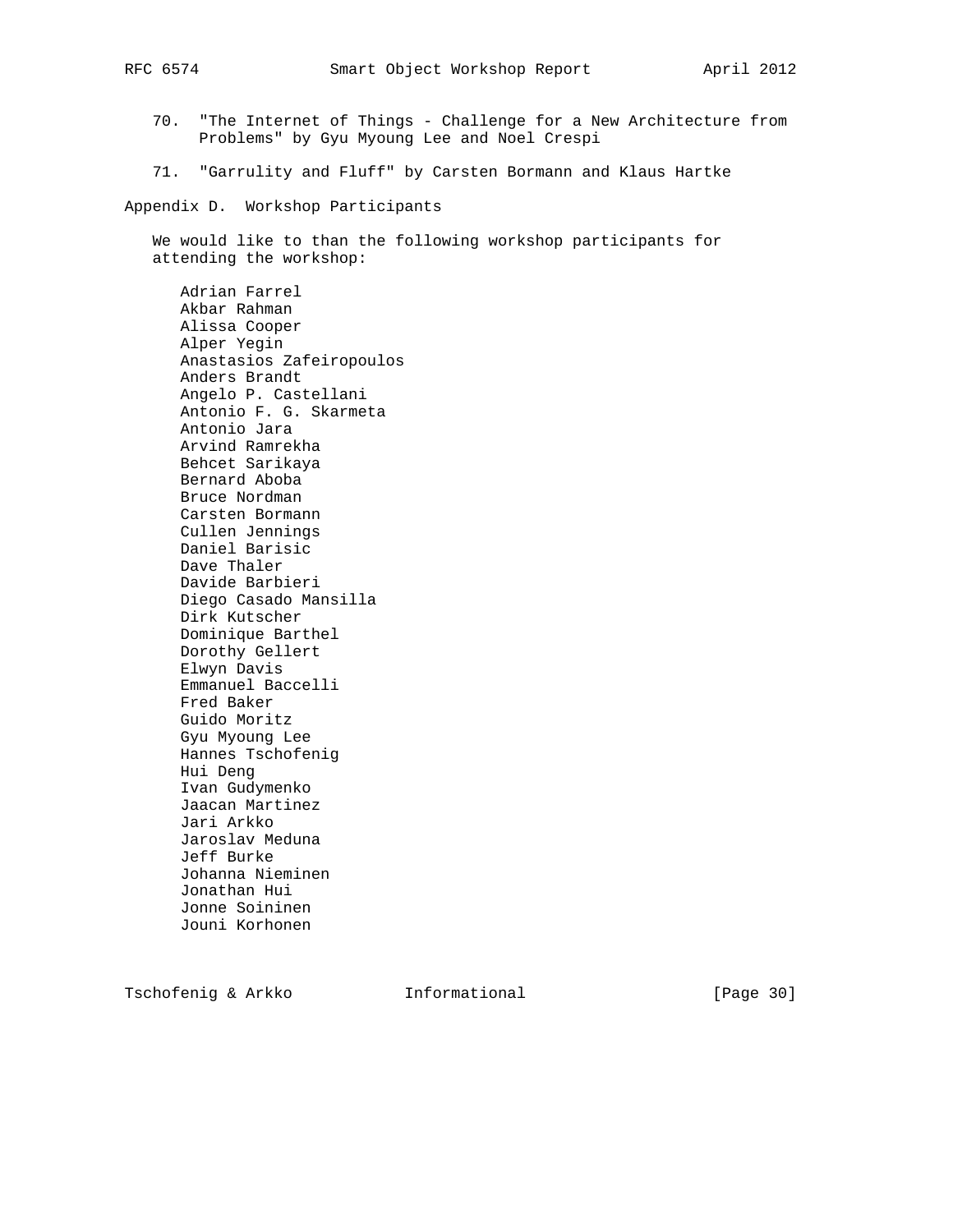JP. Vasseur Karel Pavlata Klaus Hartke Lars Eggert Laura Gheorghe Laurent Toutain Lukas Kencl Marcelo Bagnulo Marco Valente Margaret Wasserman Markus Isomaki Markus Wehner Masanobu Katagi Mathilde Durvy Mehmet Ersue Mikko Pitkaenen Milan Simek Neeli R. Prasad Nicolas Dejean Ning Kong Pascal Thubert Paulo Mendes Pete Resnick Peter van der Stok Ralph Droms Rene Hummen Ross Callon Ruediger Martin Russ Housley Ryota Ishibashi Ryuji Wakikawa Samita Chakrabarti Sandra Dominikus Sean Shen Sean Turner Shahid Raza Shoichi Sakane Spencer Dawkins Stephan Haller Stephen Farrell Stewart Bryant Subir Das Suresh Krishnan Tea Sang Choi Tero Kivinen Theodore Zahariadis Thomas Clausen Tim Polk

Tschofenig & Arkko Informational [Page 31]